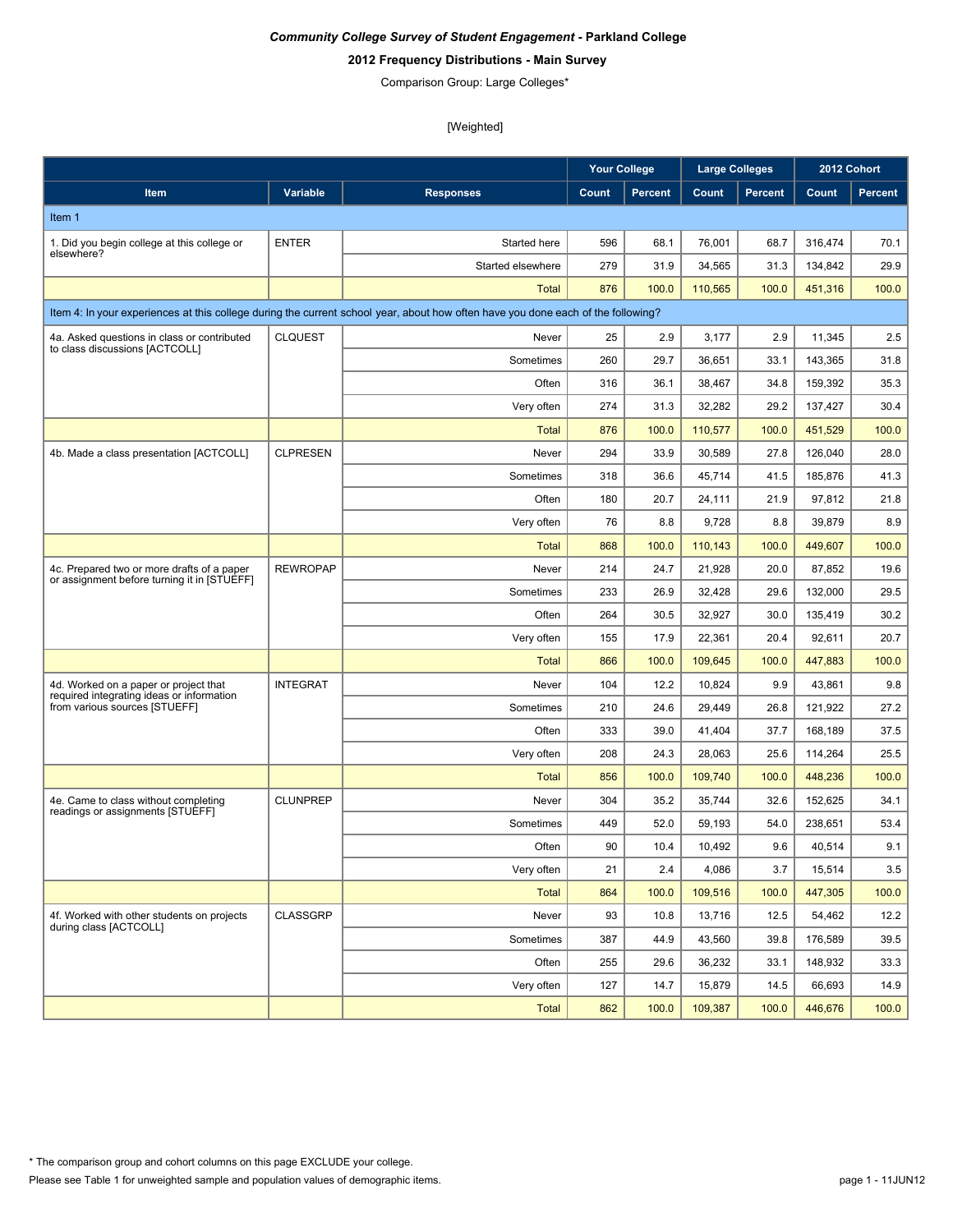# **2012 Frequency Distributions - Main Survey**

Comparison Group: Large Colleges\*

|                                                                                          |                 |                                                                                                                                  | <b>Your College</b> |                | <b>Large Colleges</b> |                | 2012 Cohort |                |
|------------------------------------------------------------------------------------------|-----------------|----------------------------------------------------------------------------------------------------------------------------------|---------------------|----------------|-----------------------|----------------|-------------|----------------|
| Item                                                                                     | Variable        | <b>Responses</b>                                                                                                                 | Count               | <b>Percent</b> | Count                 | <b>Percent</b> | Count       | <b>Percent</b> |
|                                                                                          |                 | Item 4: In your experiences at this college during the current school year, about how often have you done each of the following? |                     |                |                       |                |             |                |
| 4g. Worked with classmates outside of class                                              | <b>OCCGRP</b>   | Never                                                                                                                            | 415                 | 48.0           | 42,473                | 38.7           | 171,581     | 38.3           |
| to prepare class assignments [ACTCOLL]                                                   |                 | Sometimes                                                                                                                        | 265                 | 30.7           | 42,033                | 38.3           | 170,806     | 38.1           |
|                                                                                          |                 | Often                                                                                                                            | 121                 | 13.9           | 17,873                | 16.3           | 74,508      | 16.6           |
|                                                                                          |                 | Very often                                                                                                                       | 64                  | 7.4            | 7,289                 | 6.6            | 31,110      | 6.9            |
|                                                                                          |                 | Total                                                                                                                            | 866                 | 100.0          | 109,669               | 100.0          | 448,005     | 100.0          |
| 4h. Tutored or taught other students (paid or                                            | <b>TUTOR</b>    | Never                                                                                                                            | 602                 | 70.0           | 79,841                | 72.6           | 324,331     | 72.2           |
| voluntary) [ACTCOLL]                                                                     |                 | Sometimes                                                                                                                        | 190                 | 22.1           | 21,311                | 19.4           | 88,346      | 19.7           |
|                                                                                          |                 | Often                                                                                                                            | 42                  | 4.9            | 5,862                 | 5.3            | 23,984      | 5.3            |
|                                                                                          |                 | Very often                                                                                                                       | 26                  | 3.0            | 2,972                 | 2.7            | 12,341      | 2.7            |
|                                                                                          |                 | Total                                                                                                                            | 861                 | 100.0          | 109,986               | 100.0          | 449,003     | 100.0          |
| 4i. Participated in a community-based project<br>as a part of a regular course [ACTCOLL] | <b>COMMPROJ</b> | Never                                                                                                                            | 679                 | 78.9           | 84,548                | 77.3           | 341,776     | 76.5           |
|                                                                                          |                 | Sometimes                                                                                                                        | 119                 | 13.8           | 17,349                | 15.9           | 73,290      | 16.4           |
|                                                                                          |                 | Often                                                                                                                            | 44                  | 5.2            | 5,162                 | 4.7            | 21,921      | 4.9            |
|                                                                                          |                 | Very often                                                                                                                       | 18                  | 2.1            | 2,321                 | 2.1            | 9,788       | 2.2            |
|                                                                                          |                 | <b>Total</b>                                                                                                                     | 860                 | 100.0          | 109,380               | 100.0          | 446,774     | 100.0          |
| 4j. Used the Internet or instant messaging to                                            | <b>INTERNET</b> | Never                                                                                                                            | 84                  | 9.8            | 8,596                 | 7.9            | 35,269      | 7.9            |
| work on an assignment                                                                    |                 | Sometimes                                                                                                                        | 182                 | 21.1           | 24,673                | 22.5           | 99,620      | 22.3           |
|                                                                                          |                 | Often                                                                                                                            | 230                 | 26.7           | 33,301                | 30.4           | 136,218     | 30.5           |
|                                                                                          |                 | Very often                                                                                                                       | 365                 | 42.5           | 42,854                | 39.2           | 175,722     | 39.3           |
|                                                                                          |                 | <b>Total</b>                                                                                                                     | 861                 | 100.0          | 109,424               | 100.0          | 446,828     | 100.0          |
| 4k. Used e-mail to communicate with an<br>instructor [STUFAC]                            | <b>EMAIL</b>    | Never                                                                                                                            | 48                  | 5.6            | 8,636                 | 7.9            | 37,947      | 8.5            |
|                                                                                          |                 | Sometimes                                                                                                                        | 215                 | 24.8           | 34,212                | 31.2           | 138,054     | 30.8           |
|                                                                                          |                 | Often                                                                                                                            | 279                 | 32.1           | 35,123                | 32.1           | 141,184     | 31.5           |
|                                                                                          |                 | Very often                                                                                                                       | 326                 | 37.6           | 31,601                | 28.8           | 130,442     | 29.1           |
|                                                                                          |                 | Total                                                                                                                            | 868                 | 100.0          | 109,572               | 100.0          | 447,628     | 100.0          |
| 4I. Discussed grades or assignments with an<br>instructor [STUFAC]                       | <b>FACGRADE</b> | Never                                                                                                                            | 62                  | 7.1            | 10,363                | 9.4            | 38,684      | 8.6            |
|                                                                                          |                 | Sometimes                                                                                                                        | 317                 | 36.5           | 46,724                | 42.6           | 187,461     | 41.8           |
|                                                                                          |                 | Often                                                                                                                            | 288                 | 33.2           | 33,733                | 30.7           | 141,248     | 31.5           |
|                                                                                          |                 | Very often                                                                                                                       | 201                 | 23.1           | 18,911                | 17.2           | 80,680      | 18.0           |
|                                                                                          |                 | <b>Total</b>                                                                                                                     | 867                 | 100.0          | 109,730               | 100.0          | 448,073     | 100.0          |
| 4m. Talked about career plans with an<br>instructor or advisor [STUFAC]                  | <b>FACPLANS</b> | Never                                                                                                                            | 185                 | 21.4           | 33,667                | 30.8           | 126,903     | 28.4           |
|                                                                                          |                 | Sometimes                                                                                                                        | 398                 | 45.9           | 47,892                | 43.7           | 197,545     | 44.2           |
|                                                                                          |                 | Often                                                                                                                            | 177                 | 20.4           | 19,057                | 17.4           | 83,438      | 18.7           |
|                                                                                          |                 | Very often                                                                                                                       | 107                 | 12.3           | 8,864                 | 8.1            | 39,283      | 8.8            |
|                                                                                          |                 | <b>Total</b>                                                                                                                     | 867                 | 100.0          | 109,480               | 100.0          | 447,168     | 100.0          |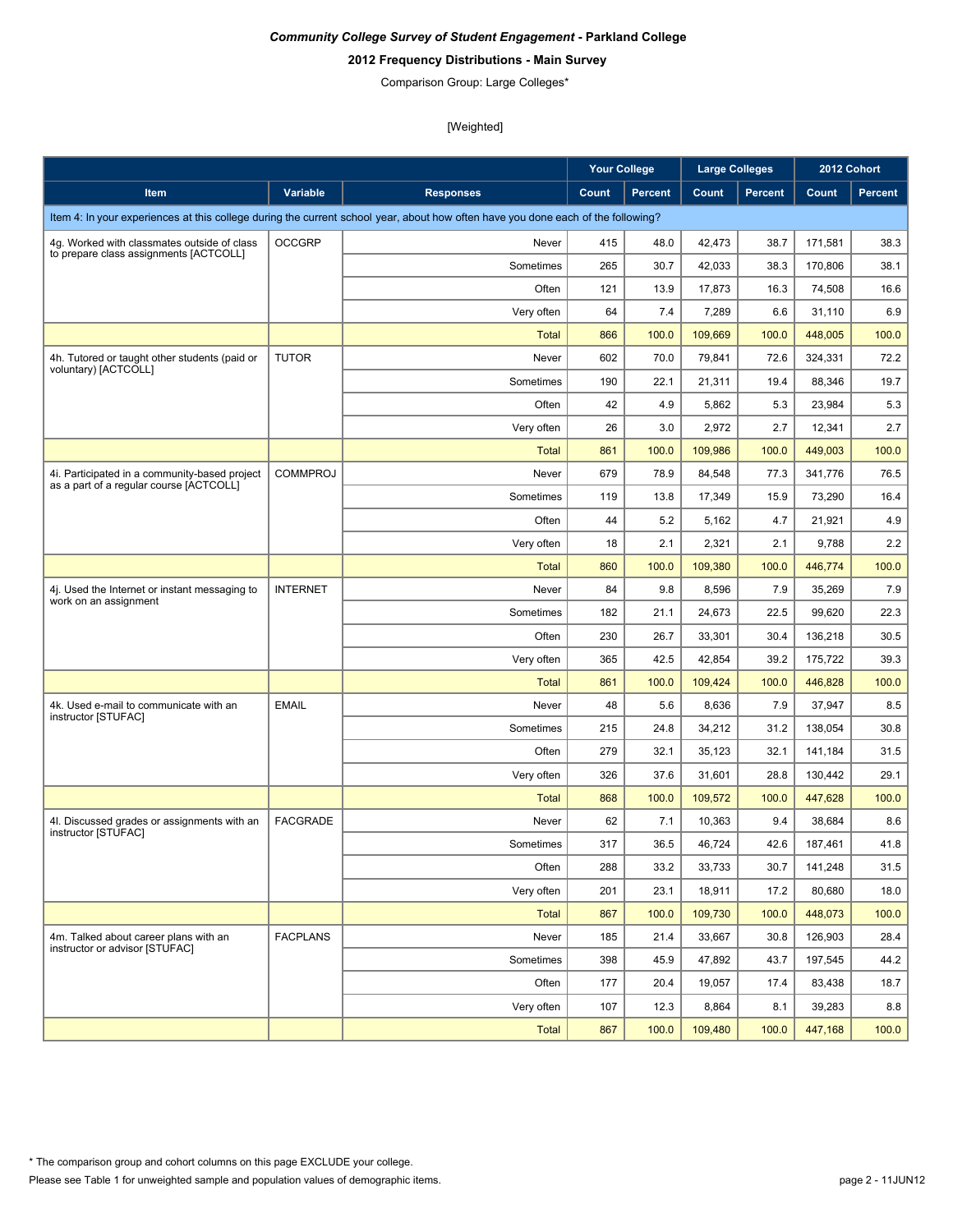# **2012 Frequency Distributions - Main Survey**

Comparison Group: Large Colleges\*

|                                                                                                |                 |                                                                                                                                  | <b>Your College</b> |                | <b>Large Colleges</b> |                |         | 2012 Cohort |
|------------------------------------------------------------------------------------------------|-----------------|----------------------------------------------------------------------------------------------------------------------------------|---------------------|----------------|-----------------------|----------------|---------|-------------|
| Item                                                                                           | Variable        | <b>Responses</b>                                                                                                                 | Count               | <b>Percent</b> | Count                 | <b>Percent</b> | Count   | Percent     |
|                                                                                                |                 | Item 4: In your experiences at this college during the current school year, about how often have you done each of the following? |                     |                |                       |                |         |             |
| 4n. Discussed ideas from your readings or                                                      | <b>FACIDEAS</b> | Never                                                                                                                            | 338                 | 39.4           | 51,035                | 46.7           | 202,093 | 45.3        |
| classes with instructors outside of class<br>[STUFAC]                                          |                 | Sometimes                                                                                                                        | 359                 | 41.8           | 39,906                | 36.5           | 167,156 | 37.4        |
|                                                                                                |                 | Often                                                                                                                            | 104                 | 12.1           | 12,992                | 11.9           | 54,728  | 12.3        |
|                                                                                                |                 | Very often                                                                                                                       | 58                  | 6.7            | 5,349                 | 4.9            | 22,369  | 5.0         |
|                                                                                                |                 | Total                                                                                                                            | 858                 | 100.0          | 109,283               | 100.0          | 446,346 | 100.0       |
| 4o. Received prompt feedback (written or                                                       | <b>FACFEED</b>  | Never                                                                                                                            | 43                  | 4.9            | 8,453                 | 7.7            | 33,821  | 7.6         |
| oral) from instructors on your performance<br>[STUFAC]                                         |                 | Sometimes                                                                                                                        | 257                 | 29.6           | 37.850                | 34.6           | 153,536 | 34.3        |
|                                                                                                |                 | Often                                                                                                                            | 343                 | 39.5           | 42,552                | 38.9           | 174,498 | 39.0        |
|                                                                                                |                 | Very often                                                                                                                       | 226                 | 26.0           | 20,604                | 18.8           | 85,426  | 19.1        |
|                                                                                                |                 | <b>Total</b>                                                                                                                     | 869                 | 100.0          | 109,458               | 100.0          | 447,281 | 100.0       |
| 4p. Worked harder than you thought you                                                         | <b>WORKHARD</b> | Never                                                                                                                            | 74                  | 8.5            | 10,901                | 10.0           | 43,067  | 9.6         |
| could to meet an instructor's standards or<br>expectations [ACCHALL]                           |                 | Sometimes                                                                                                                        | 339                 | 39.2           | 41,049                | 37.5           | 166,388 | 37.2        |
|                                                                                                |                 | Often                                                                                                                            | 250                 | 28.9           | 39,121                | 35.7           | 161,192 | 36.0        |
|                                                                                                |                 | Very often                                                                                                                       | 202                 | 23.3           | 18,440                | 16.8           | 76,905  | 17.2        |
|                                                                                                |                 | <b>Total</b>                                                                                                                     | 865                 | 100.0          | 109,512               | 100.0          | 447,552 | 100.0       |
| 4q. Worked with instructors on activities                                                      | <b>FACOTH</b>   | Never                                                                                                                            | 577                 | 67.3           | 76,368                | 70.3           | 306,659 | 69.1        |
| other than coursework [STUFAC]                                                                 |                 | Sometimes                                                                                                                        | 189                 | 22.1           | 22,241                | 20.5           | 93,450  | 21.1        |
|                                                                                                |                 | Often                                                                                                                            | 68                  | 8.0            | 7,331                 | 6.7            | 31,603  | 7.1         |
|                                                                                                |                 | Very often                                                                                                                       | 22                  | 2.6            | 2,709                 | 2.5            | 12,084  | 2.7         |
|                                                                                                |                 | <b>Total</b>                                                                                                                     | 857                 | 100.0          | 108,650               | 100.0          | 443,796 | 100.0       |
| 4r. Discussed ideas from your readings or<br>classes with others outside of class              | <b>OOCIDEAS</b> | Never                                                                                                                            | 98                  | 11.3           | 14,232                | 13.0           | 56,141  | 12.5        |
| (students, family members, co-workers, etc.)<br>[ACTCOLL]                                      |                 | Sometimes                                                                                                                        | 330                 | 38.0           | 41,501                | 37.8           | 167,983 | 37.4        |
|                                                                                                |                 | Often                                                                                                                            | 249                 | 28.6           | 32,997                | 30.0           | 136,892 | 30.5        |
|                                                                                                |                 | Very often                                                                                                                       | 192                 | 22.1           | 21,108                | 19.2           | 87,686  | 19.5        |
|                                                                                                |                 | Total                                                                                                                            | 870                 | 100.0          | 109,838               | 100.0          | 448,703 | 100.0       |
| 4s. Had serious conversations with students<br>of a different race or ethnicity other than     | <b>DIVRSTUD</b> | Never                                                                                                                            | 182                 | 21.1           | 23,488                | 21.4           | 102,436 | 22.9        |
| your own                                                                                       |                 | Sometimes                                                                                                                        | 304                 | 35.3           | 35,349                | 32.2           | 146,661 | 32.7        |
|                                                                                                |                 | Often                                                                                                                            | 225                 | 26.1           | 27,490                | 25.1           | 108,301 | 24.2        |
|                                                                                                |                 | Very often                                                                                                                       | 151                 | 17.6           | 23,339                | 21.3           | 90,690  | 20.2        |
|                                                                                                |                 | <b>Total</b>                                                                                                                     | 862                 | 100.0          | 109,665               | 100.0          | 448,087 | 100.0       |
| 4t. Had serious conversations with students<br>who differ from you in terms of their religious | <b>DIFFSTUD</b> | Never                                                                                                                            | 217                 | 25.3           | 25,805                | 23.6           | 107,224 | 24.0        |
| beliefs, political opinions, or personal values                                                |                 | Sometimes                                                                                                                        | 318                 | 37.0           | 37,780                | 34.5           | 155,996 | 34.9        |
|                                                                                                |                 | Often                                                                                                                            | 212                 | 24.8           | 26,073                | 23.8           | 105,152 | 23.5        |
|                                                                                                |                 | Very often                                                                                                                       | 111                 | 12.9           | 19,846                | 18.1           | 78,940  | 17.6        |
|                                                                                                |                 | <b>Total</b>                                                                                                                     | 858                 | 100.0          | 109,504               | 100.0          | 447,312 | 100.0       |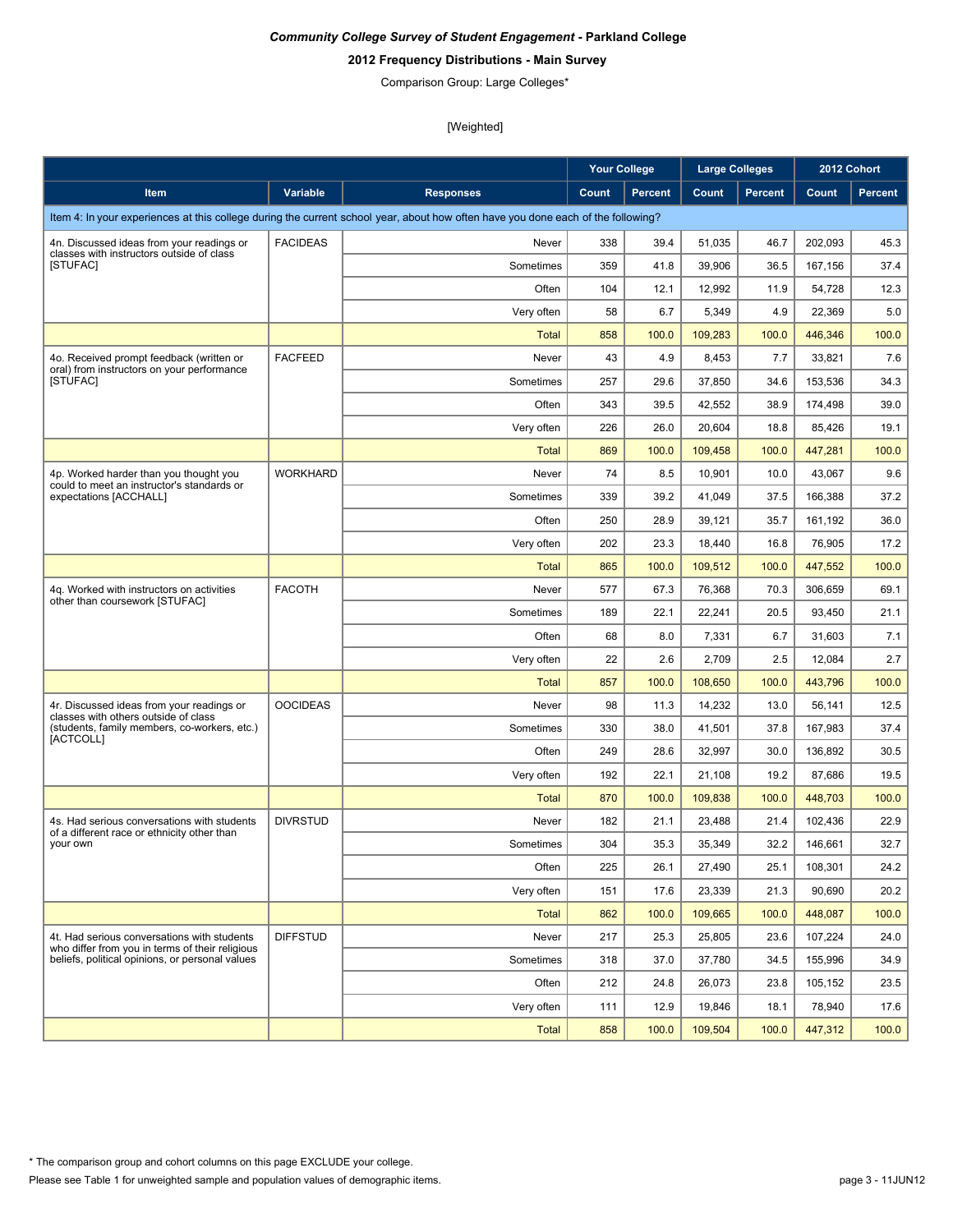# **2012 Frequency Distributions - Main Survey**

Comparison Group: Large Colleges\*

|                                                                                           |                 |                                                                                                                                  | <b>Your College</b> |                | <b>Large Colleges</b> |                | 2012 Cohort |                |
|-------------------------------------------------------------------------------------------|-----------------|----------------------------------------------------------------------------------------------------------------------------------|---------------------|----------------|-----------------------|----------------|-------------|----------------|
| Item                                                                                      | Variable        | <b>Responses</b>                                                                                                                 | Count               | <b>Percent</b> | Count                 | <b>Percent</b> | Count       | <b>Percent</b> |
|                                                                                           |                 | Item 4: In your experiences at this college during the current school year, about how often have you done each of the following? |                     |                |                       |                |             |                |
| 4u. Skipped class                                                                         | <b>SKIPCLAS</b> | Never                                                                                                                            | 405                 | 47.0           | 55,733                | 50.7           | 238,192     | 53.0           |
|                                                                                           |                 | Sometimes                                                                                                                        | 406                 | 47.0           | 47,723                | 43.4           | 187,186     | 41.7           |
|                                                                                           |                 | Often                                                                                                                            | 44                  | 5.0            | 4,493                 | 4.1            | 16,704      | 3.7            |
|                                                                                           |                 | Very often                                                                                                                       | 8                   | 0.9            | 1,962                 | 1.8            | 7,016       | 1.6            |
|                                                                                           |                 | Total                                                                                                                            | 862                 | 100.0          | 109,911               | 100.0          | 449,099     | 100.0          |
|                                                                                           |                 | Item 5: During the current school year, how much has your coursework at this college emphasized the following mental activities? |                     |                |                       |                |             |                |
| 5a. Memorizing facts, ideas, or methods from                                              | <b>MEMORIZE</b> | Very little                                                                                                                      | 56                  | 6.5            | 7,259                 | 6.6            | 29,663      | 6.6            |
| your courses and readings so you can<br>repeat them in pretty much the same form          |                 | Some                                                                                                                             | 246                 | 28.3           | 30,026                | 27.3           | 122,989     | 27.3           |
|                                                                                           |                 | Quite a bit                                                                                                                      | 357                 | 41.1           | 43,249                | 39.3           | 176,185     | 39.2           |
|                                                                                           |                 | Very much                                                                                                                        | 210                 | 24.2           | 29,622                | 26.9           | 121,021     | 26.9           |
|                                                                                           |                 | <b>Total</b>                                                                                                                     | 868                 | 100.0          | 110,156               | 100.0          | 449,857     | 100.0          |
| 5b. Analyzing the basic elements of an idea,                                              | ANALYZE         | Very little                                                                                                                      | 36                  | 4.1            | 4,743                 | 4.3            | 19,920      | 4.4            |
| experience, or theory [ACCHALL]                                                           |                 | Some                                                                                                                             | 252                 | 29.0           | 28,495                | 26.0           | 118,616     | 26.5           |
|                                                                                           |                 | Quite a bit                                                                                                                      | 398                 | 45.9           | 47,858                | 43.6           | 194,612     | 43.4           |
|                                                                                           |                 | Very much                                                                                                                        | 182                 | 21.0           | 28,640                | 26.1           | 115,126     | 25.7           |
|                                                                                           |                 | Total                                                                                                                            | 867                 | 100.0          | 109.736               | 100.0          | 448,275     | 100.0          |
| 5c. Synthesizing and organizing ideas,<br>information, or experiences in new ways         | SYNTHESZ        | Very little                                                                                                                      | 47                  | 5.4            | 7,345                 | 6.7            | 29,957      | 6.7            |
| [ACCHALL]                                                                                 |                 | Some                                                                                                                             | 284                 | 33.0           | 34,571                | 31.6           | 140,832     | 31.6           |
|                                                                                           |                 | Quite a bit                                                                                                                      | 372                 | 43.2           | 42,648                | 39.0           | 174,978     | 39.2           |
|                                                                                           |                 | Very much                                                                                                                        | 158                 | 18.4           | 24,674                | 22.6           | 100,483     | 22.5           |
|                                                                                           |                 | Total                                                                                                                            | 861                 | 100.0          | 109,238               | 100.0          | 446,249     | 100.0          |
| 5d. Making judgments about the value or<br>soundness of information, arguments, or        | <b>EVALUATE</b> | Very little                                                                                                                      | 95                  | 11.1           | 12,923                | 11.8           | 52,488      | 11.7           |
| methods [ACCHALL]                                                                         |                 | Some                                                                                                                             | 326                 | 38.2           | 37,621                | 34.4           | 155,097     | 34.7           |
|                                                                                           |                 | Quite a bit                                                                                                                      | 302                 | 35.5           | 38,257                | 35.0           | 154,981     | 34.7           |
|                                                                                           |                 | Very much                                                                                                                        | 130                 | 15.3           | 20,547                | 18.8           | 84,150      | 18.8           |
|                                                                                           |                 | <b>Total</b>                                                                                                                     | 853                 | 100.0          | 109,348               | 100.0          | 446,716     | 100.0          |
| 5e. Applying theories or concepts to practical<br>problems or in new situations [ACCHALL] | <b>APPLYING</b> | Very little                                                                                                                      | 69                  | 8.0            | 10,174                | 9.3            | 41,219      | 9.2            |
|                                                                                           |                 | Some                                                                                                                             | 291                 | 33.7           | 35,587                | 32.5           | 145,942     | 32.6           |
|                                                                                           |                 | Quite a bit                                                                                                                      | 335                 | 38.9           | 39,770                | 36.3           | 162,596     | 36.3           |
|                                                                                           |                 | Very much                                                                                                                        | 167                 | 19.4           | 24,035                | 21.9           | 97,837      | 21.9           |
|                                                                                           |                 | <b>Total</b>                                                                                                                     | 863                 | 100.0          | 109,566               | 100.0          | 447,595     | 100.0          |
| 5f. Using information you have read or heard<br>to perform a new skill [ACCHALL]          | <b>PERFORM</b>  | Very little                                                                                                                      | 52                  | 6.0            | 9,198                 | 8.4            | 35,854      | 8.0            |
|                                                                                           |                 | Some                                                                                                                             | 276                 | 31.9           | 31.686                | 28.8           | 128,102     | 28.5           |
|                                                                                           |                 | Quite a bit                                                                                                                      | 323                 | 37.3           | 39,816                | 36.2           | 163,699     | 36.4           |
|                                                                                           |                 | Very much                                                                                                                        | 213                 | 24.7           | 29,312                | 26.6           | 121,583     | 27.1           |
|                                                                                           |                 | <b>Total</b>                                                                                                                     | 864                 | 100.0          | 110,012               | 100.0          | 449,238     | 100.0          |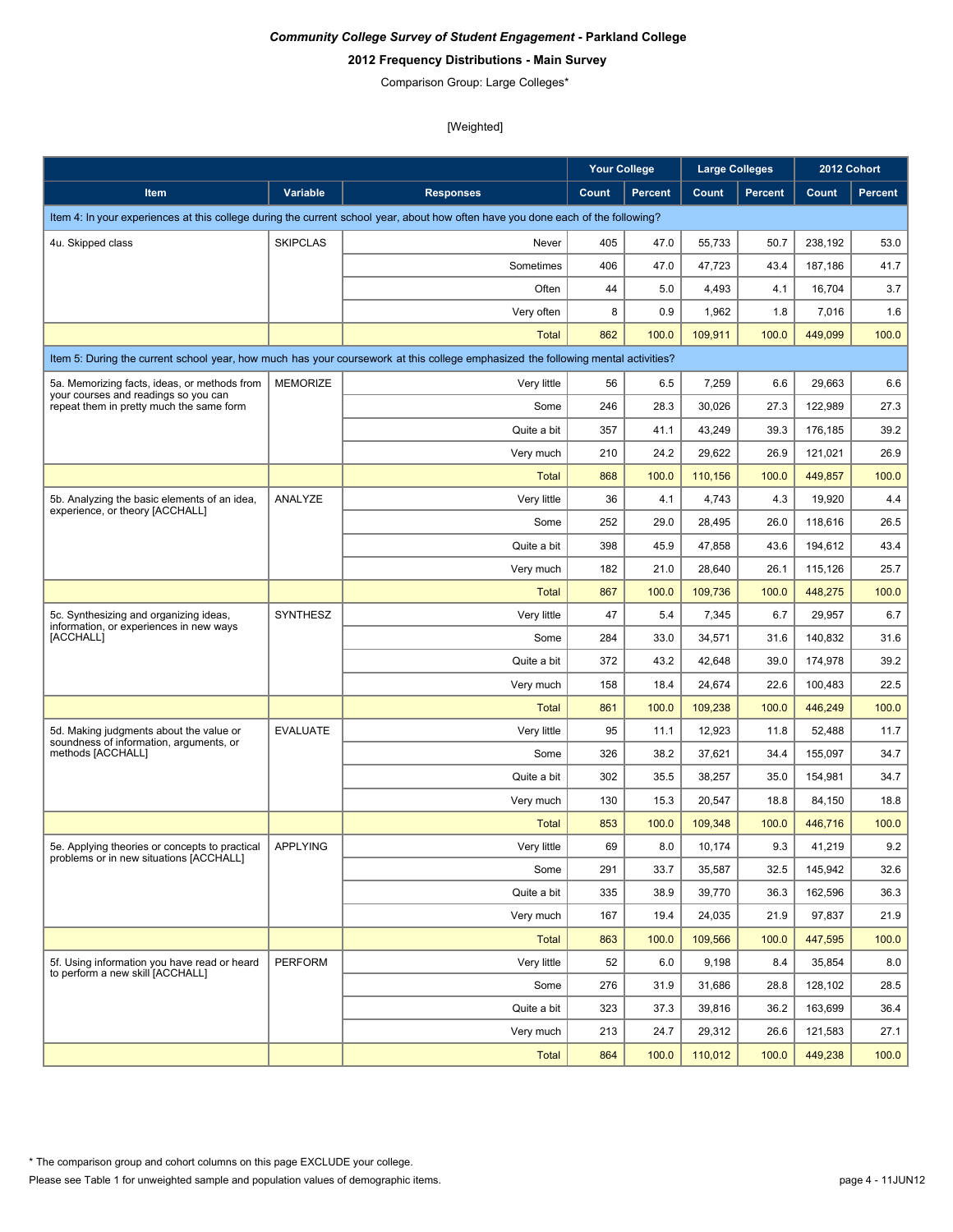# **2012 Frequency Distributions - Main Survey**

Comparison Group: Large Colleges\*

|                                                                                             |                 |                                                                                                                 | <b>Your College</b> |                | <b>Large Colleges</b> |                |         | 2012 Cohort    |
|---------------------------------------------------------------------------------------------|-----------------|-----------------------------------------------------------------------------------------------------------------|---------------------|----------------|-----------------------|----------------|---------|----------------|
| Item                                                                                        | Variable        | <b>Responses</b>                                                                                                | Count               | <b>Percent</b> | Count                 | <b>Percent</b> | Count   | <b>Percent</b> |
|                                                                                             |                 | Item 6: During the current school year, about how much reading and writing have you done at this college?       |                     |                |                       |                |         |                |
| 6a. Number of assigned textbooks, manuals,                                                  | <b>READASGN</b> | None                                                                                                            | 50                  | 5.8            | 3,239                 | 3.0            | 12,243  | 2.7            |
| books, or book-length packs of course<br>readings [ACCHALL]                                 |                 | 1 to 4                                                                                                          | 365                 | 42.5           | 44,955                | 41.2           | 180,790 | 40.6           |
|                                                                                             |                 | 5 to 10                                                                                                         | 230                 | 26.7           | 33,462                | 30.7           | 137,204 | 30.8           |
|                                                                                             |                 | 11 to 20                                                                                                        | 105                 | 12.2           | 15,762                | 14.4           | 65,119  | 14.6           |
|                                                                                             |                 | More than 20                                                                                                    | 109                 | 12.7           | 11.737                | 10.8           | 50,427  | 11.3           |
|                                                                                             |                 | Total                                                                                                           | 859                 | 100.0          | 109,156               | 100.0          | 445.783 | 100.0          |
| 6b. Number of books read on your own (not                                                   | <b>READOWN</b>  | None                                                                                                            | 256                 | 29.9           | 30,649                | 28.1           | 129,206 | 29.0           |
| assigned) for personal enjoyment or<br>academic enrichment [STUEFF]                         |                 | 1 to $4$                                                                                                        | 392                 | 45.8           | 52,368                | 48.0           | 210,109 | 47.1           |
|                                                                                             |                 | 5 to 10                                                                                                         | 121                 | 14.1           | 15,391                | 14.1           | 61,941  | 13.9           |
|                                                                                             |                 | 11 to 20                                                                                                        | 48                  | 5.6            | 5,639                 | 5.2            | 23,163  | 5.2            |
|                                                                                             |                 | More than 20                                                                                                    | 39                  | 4.5            | 5,105                 | 4.7            | 21,345  | 4.8            |
|                                                                                             |                 | <b>Total</b>                                                                                                    | 856                 | 100.0          | 109.152               | 100.0          | 445,765 | 100.0          |
| 6c. Number of written papers or reports of                                                  | <b>WRITEANY</b> | None                                                                                                            | 79                  | 9.2            | 9,969                 | 9.1            | 40,144  | 9.0            |
| any length [ACCHALL]                                                                        |                 | 1 to 4                                                                                                          | 248                 | 28.9           | 33,481                | 30.7           | 137.127 | 30.8           |
|                                                                                             |                 | 5 to 10                                                                                                         | 253                 | 29.5           | 34,753                | 31.9           | 140,786 | 31.6           |
|                                                                                             |                 | 11 to 20                                                                                                        | 190                 | 22.2           | 19,858                | 18.2           | 81,801  | 18.4           |
|                                                                                             |                 | More than 20                                                                                                    | 87                  | 10.2           | 10,983                | 10.1           | 45,594  | 10.2           |
|                                                                                             |                 | <b>Total</b>                                                                                                    | 856                 | 100.0          | 109,043               | 100.0          | 445,452 | 100.0          |
| Item 7                                                                                      |                 |                                                                                                                 |                     |                |                       |                |         |                |
| 7. Mark the response that best represents                                                   | <b>EXAMS</b>    | (1) Extremely easy                                                                                              | $\mathbf{1}$        | 0.2            | 1,123                 | 1.1            | 4,104   | 1.0            |
| the extent to which your examinations during<br>the current school year have challenged you |                 | (2)                                                                                                             | 20                  | 2.4            | 2,127                 | 2.0            | 8,337   | 1.9            |
| to do your best work at this college<br>[ACCHALL]                                           |                 | (3)                                                                                                             | 51                  | 6.2            | 6,526                 | 6.2            | 25,046  | 5.9            |
|                                                                                             |                 | (4)                                                                                                             | 238                 | 29.2           | 25,038                | 23.9           | 100,920 | 23.6           |
|                                                                                             |                 | (5)                                                                                                             | 283                 | 34.8           | 35,845                | 34.2           | 146,540 | 34.2           |
|                                                                                             |                 | (6)                                                                                                             | 144                 | 17.7           | 23,721                | 22.7           | 98,212  | 23.0           |
|                                                                                             |                 | (7) Extremely challenging                                                                                       | 76                  | 9.4            | 10,280                | 9.8            | 44,737  | 10.5           |
|                                                                                             |                 | <b>Total</b>                                                                                                    | 813                 | 100.0          | 104,661               | 100.0          | 427,897 | 100.0          |
|                                                                                             |                 | Item 8: Which of the following have you done, are you doing, or do you plan to do while attending this college? |                     |                |                       |                |         |                |
| 8a. Internship, field experience, co-op                                                     | <b>INTERN</b>   | I have not done nor plan to do                                                                                  | 330                 | 39.4           | 44,481                | 41.1           | 173,110 | 39.2           |
| experience, or clinical assignment                                                          |                 | I plan to do                                                                                                    | 357                 | 42.6           | 48,927                | 45.2           | 200,923 | 45.5           |
|                                                                                             |                 | I have done                                                                                                     | 151                 | 18.0           | 14,741                | 13.6           | 67,591  | 15.3           |
|                                                                                             |                 | <b>Total</b>                                                                                                    | 838                 | 100.0          | 108,149               | 100.0          | 441,624 | 100.0          |
| 8b. English as a second language course                                                     | ESL             | I have not done nor plan to do                                                                                  | 716                 | 84.6           | 91,920                | 84.9           | 376,902 | 85.4           |
|                                                                                             |                 | I plan to do                                                                                                    | 43                  | 5.1            | 5,827                 | 5.4            | 24,128  | 5.5            |
|                                                                                             |                 | I have done                                                                                                     | 87                  | 10.3           | 10,521                | 9.7            | 40,396  | 9.2            |
|                                                                                             |                 | <b>Total</b>                                                                                                    | 846                 | 100.0          | 108,268               | 100.0          | 441,425 | 100.0          |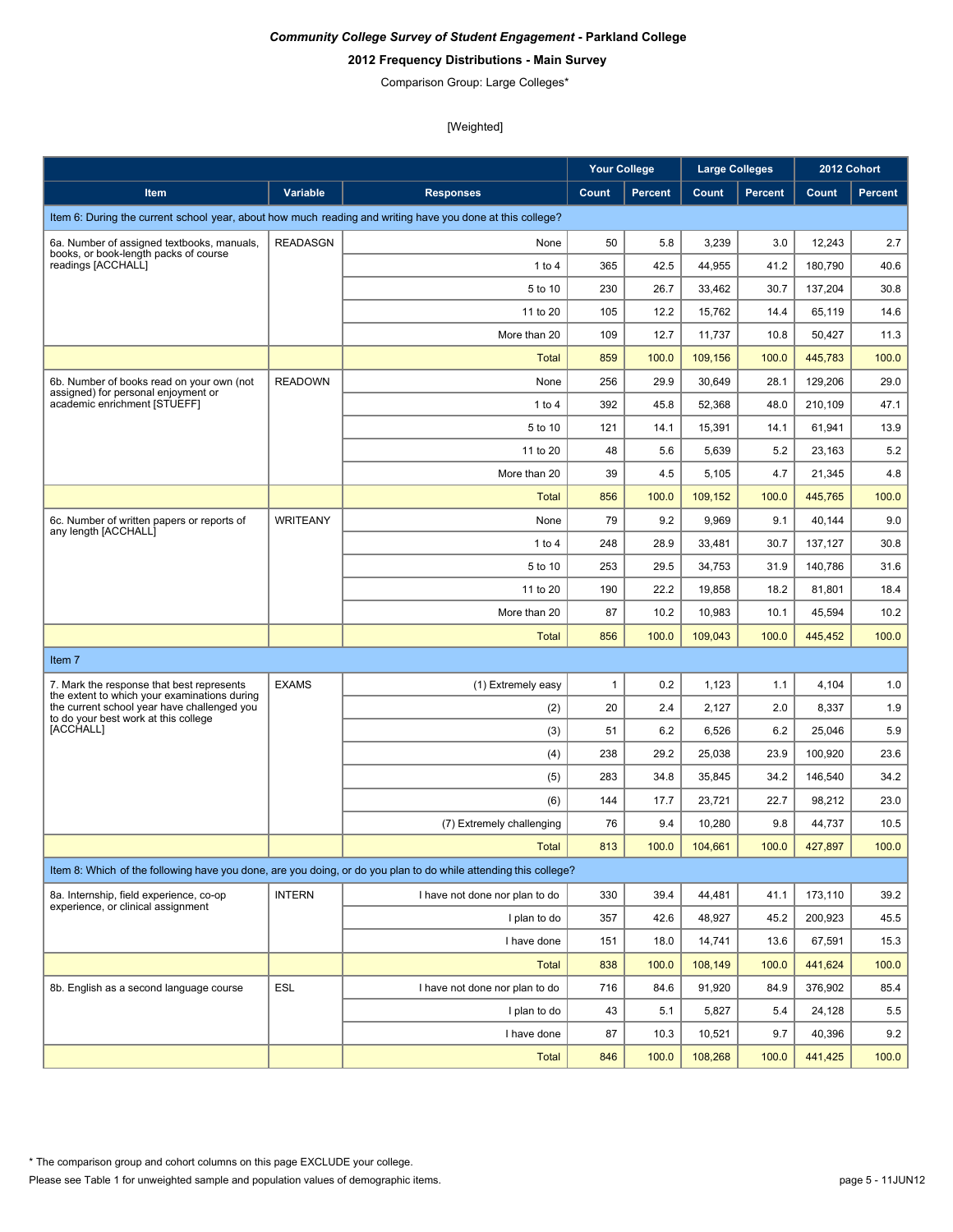# **2012 Frequency Distributions - Main Survey**

Comparison Group: Large Colleges\*

|                                                                     |                 |                                                                                                                 | <b>Your College</b> |                | <b>Large Colleges</b> |                | 2012 Cohort |         |
|---------------------------------------------------------------------|-----------------|-----------------------------------------------------------------------------------------------------------------|---------------------|----------------|-----------------------|----------------|-------------|---------|
| Item                                                                | Variable        | <b>Responses</b>                                                                                                | Count               | <b>Percent</b> | Count                 | <b>Percent</b> | Count       | Percent |
|                                                                     |                 | Item 8: Which of the following have you done, are you doing, or do you plan to do while attending this college? |                     |                |                       |                |             |         |
| 8c. Developmental/remedial reading course                           | <b>DEVREAD</b>  | I have not done nor plan to do                                                                                  | 626                 | 73.7           | 77,138                | 71.3           | 316,359     | 71.7    |
|                                                                     |                 | I plan to do                                                                                                    | 61                  | 7.2            | 10,126                | 9.4            | 41,676      | 9.4     |
|                                                                     |                 | I have done                                                                                                     | 162                 | 19.1           | 20,862                | 19.3           | 83,093      | 18.8    |
|                                                                     |                 | <b>Total</b>                                                                                                    | 850                 | 100.0          | 108,126               | 100.0          | 441,129     | 100.0   |
| 8d. Developmental/remedial writing course                           | <b>DEVWRITE</b> | I have not done nor plan to do                                                                                  | 557                 | 65.5           | 70,547                | 65.2           | 287.733     | 65.2    |
|                                                                     |                 | I plan to do                                                                                                    | 76                  | 8.9            | 12,692                | 11.7           | 51,777      | 11.7    |
|                                                                     |                 | I have done                                                                                                     | 217                 | 25.5           | 24,943                | 23.1           | 101,811     | 23.1    |
|                                                                     |                 | <b>Total</b>                                                                                                    | 850                 | 100.0          | 108,182               | 100.0          | 441,321     | 100.0   |
| 8e. Developmental/remedial math course                              | <b>DEVMATH</b>  | I have not done nor plan to do                                                                                  | 460                 | 54.0           | 56,985                | 52.7           | 230,030     | 52.2    |
|                                                                     |                 | I plan to do                                                                                                    | 141                 | 16.6           | 16,287                | 15.1           | 67,061      | 15.2    |
|                                                                     |                 | I have done                                                                                                     | 249                 | 29.3           | 34,762                | 32.2           | 143,629     | 32.6    |
|                                                                     |                 | <b>Total</b>                                                                                                    | 850                 | 100.0          | 108,034               | 100.0          | 440,720     | 100.0   |
| 8f. Study skills course                                             | <b>STUDSKIL</b> | I have not done nor plan to do                                                                                  | 567                 | 67.6           | 69,996                | 64.8           | 279,459     | 63.5    |
|                                                                     |                 | I plan to do                                                                                                    | 153                 | 18.3           | 21,408                | 19.8           | 86.182      | 19.6    |
|                                                                     |                 | I have done                                                                                                     | 119                 | 14.2           | 16,533                | 15.3           | 74,534      | 16.9    |
|                                                                     |                 | <b>Total</b>                                                                                                    | 839                 | 100.0          | 107,937               | 100.0          | 440,175     | 100.0   |
| 8g. Honors course                                                   | <b>HONORS</b>   | I have not done nor plan to do                                                                                  | 593                 | 71.0           | 76,508                | 71.2           | 312,293     | 71.2    |
|                                                                     |                 | I plan to do                                                                                                    | 171                 | 20.4           | 25,836                | 24.0           | 104,008     | 23.7    |
|                                                                     |                 | I have done                                                                                                     | 72                  | 8.6            | 5,155                 | 4.8            | 22,071      | 5.0     |
|                                                                     |                 | <b>Total</b>                                                                                                    | 836                 | 100.0          | 107,499               | 100.0          | 438,372     | 100.0   |
| 8h. College orientation program or course                           | <b>ORIEN</b>    | I have not done nor plan to do                                                                                  | 498                 | 59.4           | 64,383                | 59.7           | 250,240     | 56.9    |
|                                                                     |                 | I plan to do                                                                                                    | 106                 | 12.7           | 15,286                | 14.2           | 60,994      | 13.9    |
|                                                                     |                 | I have done                                                                                                     | 233                 | 27.9           | 28,161                | 26.1           | 128,787     | 29.3    |
|                                                                     |                 | <b>Total</b>                                                                                                    | 837                 | 100.0          | 107,831               | 100.0          | 440,021     | 100.0   |
| 8i. Organized learning communities (linked                          | <b>LRNCOMM</b>  | I have not done nor plan to do                                                                                  | 598                 | 71.4           | 76,377                | 70.6           | 309,627     | 70.2    |
| courses/study groups led by faculty or<br>counselors)               |                 | I plan to do                                                                                                    | 151                 | 18.1           | 21,983                | 20.3           | 88,643      | 20.1    |
|                                                                     |                 | I have done                                                                                                     | 88                  | 10.5           | 9,752                 | 9.0            | 42,928      | 9.7     |
|                                                                     |                 | <b>Total</b>                                                                                                    | 838                 | 100.0          | 108,111               | 100.0          | 441,198     | 100.0   |
| Item 9: How much does this college emphasize each of the following? |                 |                                                                                                                 |                     |                |                       |                |             |         |
| 9a. Encouraging you to spend significant                            | <b>ENVSCHOL</b> | Very little                                                                                                     | 30                  | 3.6            | 4,782                 | 4.4            | 18.124      | 4.1     |
| amounts of time studying [ACCHALL]                                  |                 | Some                                                                                                            | 180                 | 21.3           | 24,257                | 22.2           | 95,777      | 21.5    |
|                                                                     |                 | Quite a bit                                                                                                     | 354                 | 42.0           | 46,559                | 42.7           | 189,027     | 42.4    |
|                                                                     |                 | Very much                                                                                                       | 279                 | 33.1           | 33,484                | 30.7           | 142,556     | 32.0    |
|                                                                     |                 | <b>Total</b>                                                                                                    | 843                 | 100.0          | 109,083               | 100.0          | 445,483     | 100.0   |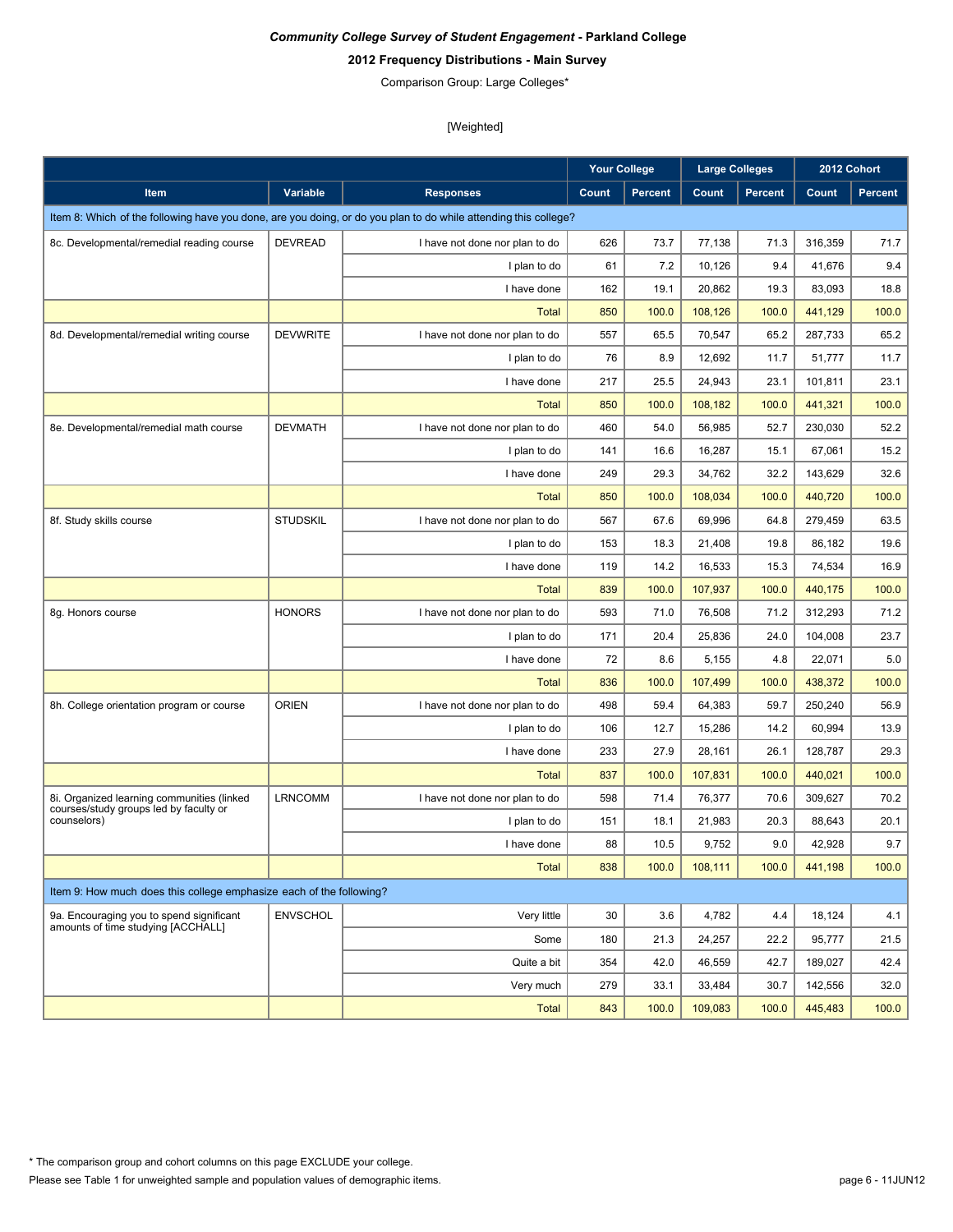# **2012 Frequency Distributions - Main Survey**

Comparison Group: Large Colleges\*

[Weighted]

|                                                                                                 |                 |                    | <b>Your College</b> |                | <b>Large Colleges</b> |                |         | 2012 Cohort    |
|-------------------------------------------------------------------------------------------------|-----------------|--------------------|---------------------|----------------|-----------------------|----------------|---------|----------------|
| Item                                                                                            | Variable        | <b>Responses</b>   | Count               | <b>Percent</b> | Count                 | <b>Percent</b> | Count   | <b>Percent</b> |
| Item 9: How much does this college emphasize each of the following?                             |                 |                    |                     |                |                       |                |         |                |
| 9b. Providing the support you need to help                                                      | <b>ENVSUPRT</b> | Very little        | 30                  | 3.5            | 5,846                 | 5.4            | 22,361  | 5.0            |
| you succeed at this college [SUPPORT]                                                           |                 | Some               | 142                 | 16.7           | 25,022                | 23.0           | 98.142  | 22.1           |
|                                                                                                 |                 | Quite a bit        | 338                 | 39.8           | 44,750                | 41.1           | 182,229 | 41.0           |
|                                                                                                 |                 | Very much          | 340                 | 40.1           | 33,203                | 30.5           | 141,956 | 31.9           |
|                                                                                                 |                 | <b>Total</b>       | 849                 | 100.0          | 108,820               | 100.0          | 444,687 | 100.0          |
| 9c. Encouraging contact among students                                                          | <b>ENVDIVRS</b> | Very little        | 98                  | 11.7           | 18,708                | 17.3           | 77,056  | 17.4           |
| from different economic, social, and racial or<br>ethnic backgrounds [SUPPORT]                  |                 | Some               | 289                 | 34.3           | 33,680                | 31.1           | 139,086 | 31.4           |
|                                                                                                 |                 | Quite a bit        | 261                 | 31.0           | 32,703                | 30.2           | 131,420 | 29.7           |
|                                                                                                 |                 | Very much          | 195                 | 23.1           | 23,254                | 21.5           | 95,203  | 21.5           |
|                                                                                                 |                 | <b>Total</b>       | 843                 | 100.0          | 108,345               | 100.0          | 442,764 | 100.0          |
| 9d. Helping you cope with your<br>non-academic responsibilities (work, family,                  | <b>ENVNACAD</b> | Very little        | 270                 | 32.4           | 43,830                | 40.5           | 174,216 | 39.4           |
| etc.) [SUPPORT]                                                                                 |                 | Some               | 302                 | 36.1           | 36,139                | 33.4           | 148.849 | 33.6           |
|                                                                                                 |                 | Quite a bit        | 150                 | 17.9           | 18,558                | 17.1           | 77,043  | 17.4           |
|                                                                                                 |                 | Very much          | 114                 | 13.6           | 9,824                 | 9.1            | 42,606  | 9.6            |
|                                                                                                 |                 | <b>Total</b>       | 836                 | 100.0          | 108,350               | 100.0          | 442,714 | 100.0          |
| 9e. Providing the support you need to thrive<br>socially [SUPPORT]                              | <b>ENVSOCAL</b> | Very little        | 216                 | 25.7           | 30,233                | 28.0           | 118,242 | 26.8           |
|                                                                                                 |                 | Some               | 292                 | 34.8           | 41,623                | 38.6           | 170,214 | 38.6           |
|                                                                                                 |                 | Quite a bit        | 201                 | 23.9           | 24,520                | 22.7           | 102,331 | 23.2           |
|                                                                                                 |                 | Very much          | 132                 | 15.7           | 11,463                | 10.6           | 49,676  | 11.3           |
|                                                                                                 |                 | Total              | 841                 | 100.0          | 107,840               | 100.0          | 440,463 | 100.0          |
| 9f. Providing the financial support you need<br>to afford your education [SUPPORT]              | <b>FINSUPP</b>  | Very little        | 211                 | 25.2           | 26,138                | 24.2           | 97,937  | 22.2           |
|                                                                                                 |                 | Some               | 203                 | 24.3           | 28,380                | 26.3           | 112,475 | 25.5           |
|                                                                                                 |                 | Quite a bit        | 213                 | 25.4           | 26,936                | 25.0           | 114,816 | 26.0           |
|                                                                                                 |                 | Very much          | 210                 | 25.1           | 26,500                | 24.5           | 116,165 | 26.3           |
|                                                                                                 |                 | <b>Total</b>       | 837                 | 100.0          | 107,954               | 100.0          | 441,393 | 100.0          |
| 9q. Using computers in academic work                                                            | <b>ENVCOMP</b>  | Very little        | 32                  | 3.8            | 5,966                 | 5.5            | 22,976  | 5.2            |
|                                                                                                 |                 | Some               | 107                 | 12.6           | 17,784                | 16.3           | 71,394  | 16.1           |
|                                                                                                 |                 | Quite a bit        | 261                 | 30.9           | 35,233                | 32.4           | 143,163 | 32.2           |
|                                                                                                 |                 | Very much          | 446                 | 52.7           | 49,834                | 45.8           | 207,017 | 46.6           |
|                                                                                                 |                 | <b>Total</b>       | 846                 | 100.0          | 108,817               | 100.0          | 444,550 | 100.0          |
| Item 10: About how many hours do you spend in a typical 7-day week doing each of the following? |                 |                    |                     |                |                       |                |         |                |
| 10a. Preparing for class (studying, reading,<br>writing, rehearsing, doing homework, or         | ACADPR01        | None               | 8                   | 1.0            | 1,680                 | 1.5            | 6,929   | 1.6            |
| other activites related to your program)<br>[STUEFF]                                            |                 | 1-5 hours          | 337                 | 39.6           | 43,032                | 39.5           | 174,111 | 39.2           |
|                                                                                                 |                 | 6-10 hours         | 281                 | 33.0           | 32,768                | 30.1           | 133,394 | 30.0           |
|                                                                                                 |                 | 11-20 hours        | 130                 | 15.2           | 19,981                | 18.4           | 82,316  | 18.5           |
|                                                                                                 |                 | 21-30 hours        | 67                  | 7.9            | 7,383                 | 6.8            | 30,922  | 7.0            |
|                                                                                                 |                 | More than 30 hours | 28                  | 3.2            | 4,038                 | 3.7            | 17,020  | 3.8            |
|                                                                                                 |                 | <b>Total</b>       | 850                 | 100.0          | 108,882               | 100.0          | 444,693 | 100.0          |

\* The comparison group and cohort columns on this page EXCLUDE your college.

Please see Table 1 for unweighted sample and population values of demographic items.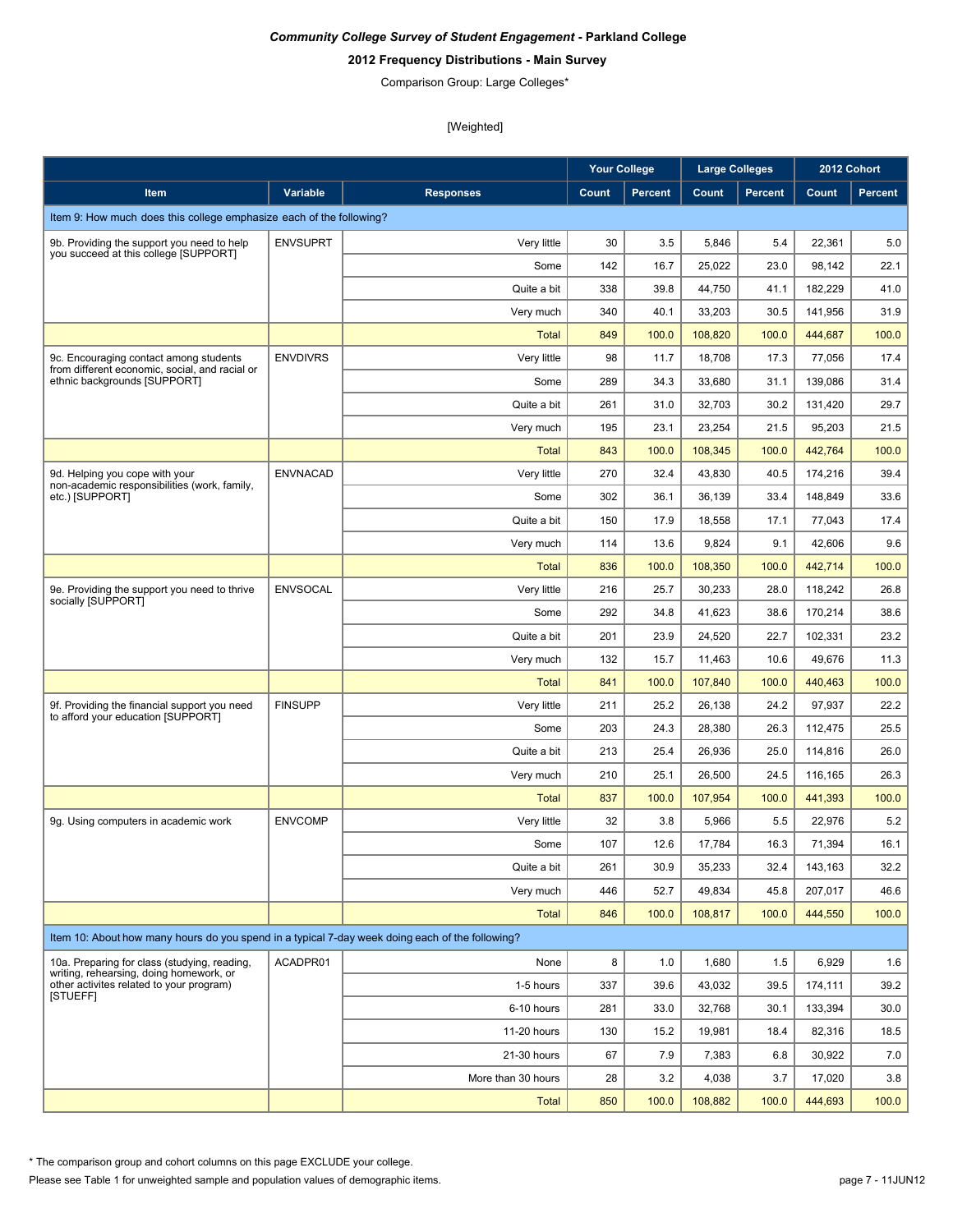# **2012 Frequency Distributions - Main Survey**

Comparison Group: Large Colleges\*

|                                                                                                                       |                |                                                      | <b>Your College</b> |                | Large Colleges |                |         | 2012 Cohort |
|-----------------------------------------------------------------------------------------------------------------------|----------------|------------------------------------------------------|---------------------|----------------|----------------|----------------|---------|-------------|
| <b>Item</b>                                                                                                           | Variable       | <b>Responses</b>                                     | Count               | <b>Percent</b> | Count          | <b>Percent</b> | Count   | Percent     |
| Item 10: About how many hours do you spend in a typical 7-day week doing each of the following?                       |                |                                                      |                     |                |                |                |         |             |
| 10b. Working for pay                                                                                                  | <b>PAYWORK</b> | None                                                 | 209                 | 24.5           | 27,893         | 25.7           | 120,306 | 27.2        |
|                                                                                                                       |                | 1-5 hours                                            | 37                  | 4.4            | 6,512          | 6.0            | 27,935  | 6.3         |
|                                                                                                                       |                | 6-10 hours                                           | 67                  | 7.8            | 7,093          | 6.5            | 29,141  | 6.6         |
|                                                                                                                       |                | 11-20 hours                                          | 147                 | 17.2           | 14,121         | 13.0           | 55,732  | 12.6        |
|                                                                                                                       |                | 21-30 hours                                          | 165                 | 19.4           | 18,458         | 17.0           | 72,783  | 16.4        |
|                                                                                                                       |                | More than 30 hours                                   | 227                 | 26.7           | 34,281         | 31.6           | 137,063 | 30.9        |
|                                                                                                                       |                | <b>Total</b>                                         | 852                 | 100.0          | 108,358        | 100.0          | 442,959 | 100.0       |
| 10c. Participating in college-sponsored                                                                               | COCURR01       | None                                                 | 678                 | 79.8           | 89,548         | 82.5           | 360,226 | 81.2        |
| activities (organizations, campus<br>publications, student government,<br>intercollegiate or intramural sports, etc.) |                | 1-5 hours                                            | 110                 | 12.9           | 13,285         | 12.2           | 58,621  | 13.2        |
|                                                                                                                       |                | 6-10 hours                                           | 35                  | 4.1            | 3,024          | 2.8            | 12,521  | 2.8         |
|                                                                                                                       |                | 11-20 hours                                          | 11                  | 1.3            | 1,507          | 1.4            | 6,573   | 1.5         |
|                                                                                                                       |                | 21-30 hours                                          | 5                   | 0.6            | 539            | 0.5            | 2,551   | 0.6         |
|                                                                                                                       |                | More than 30 hours                                   | 11                  | 1.3            | 614            | 0.6            | 2,918   | 0.7         |
|                                                                                                                       |                | <b>Total</b>                                         | 850                 | 100.0          | 108,517        | 100.0          | 443,409 | 100.0       |
| 10d. Providing care for dependents living                                                                             | CAREDE01       | None                                                 | 440                 | 51.9           | 48,179         | 44.5           | 190,482 | 43.1        |
| with you (parents, children, spouse, etc.)                                                                            |                | 1-5 hours                                            | 122                 | 14.4           | 17,619         | 16.3           | 67,936  | 15.4        |
|                                                                                                                       |                | 6-10 hours                                           | 62                  | 7.3            | 9,048          | 8.4            | 35,397  | 8.0         |
|                                                                                                                       |                | 11-20 hours                                          | 37                  | 4.3            | 6,809          | 6.3            | 27,105  | 6.1         |
|                                                                                                                       |                | 21-30 hours                                          | 15                  | 1.8            | 4,460          | 4.1            | 18,368  | 4.2         |
|                                                                                                                       |                | More than 30 hours                                   | 172                 | 20.2           | 22,132         | 20.4           | 102,916 | 23.3        |
|                                                                                                                       |                | <b>Total</b>                                         | 847                 | 100.0          | 108,247        | 100.0          | 442,203 | 100.0       |
| 10e. Commuting to and from classes                                                                                    | <b>COMMUTE</b> | None                                                 | 42                  | 4.9            | 6,371          | 5.9            | 29,035  | 6.6         |
|                                                                                                                       |                | 1-5 hours                                            | 571                 | 67.1           | 73,951         | 68.2           | 298,044 | 67.3        |
|                                                                                                                       |                | 6-10 hours                                           | 165                 | 19.4           | 17,967         | 16.6           | 74,263  | 16.8        |
|                                                                                                                       |                | 11-20 hours                                          | 44                  | 5.2            | 6,019          | 5.6            | 24,494  | 5.5         |
|                                                                                                                       |                | 21-30 hours                                          | 13                  | 1.6            | 1,785          | 1.6            | 7,239   | 1.6         |
|                                                                                                                       |                | More than 30 hours                                   | 16                  | 1.8            | 2,304          | 2.1            | 9,925   | 2.2         |
|                                                                                                                       |                | <b>Total</b>                                         | 851                 | 100.0          | 108,396        | 100.0          | 443,000 | 100.0       |
| Item 11: Mark the number that best represents the quality of your relationships with people at this college.          |                |                                                      |                     |                |                |                |         |             |
| 11a. Other students                                                                                                   | ENVSTU         | (1) Unfriendly, unsupportive, sense of<br>alienation | 6                   | 0.6            | 1,226          | 1.1            | 4,467   | 1.0         |
|                                                                                                                       |                | (2)                                                  | 35                  | 4.1            | 2,525          | 2.3            | 9,272   | 2.1         |
|                                                                                                                       |                | (3)                                                  | 44                  | 5.1            | 5,509          | 5.1            | 20,114  | 4.5         |
|                                                                                                                       |                | (4)                                                  | 123                 | 14.4           | 17,684         | 16.2           | 67,980  | 15.3        |
|                                                                                                                       |                | (5)                                                  | 197                 | 23.0           | 24,306         | 22.3           | 96,680  | 21.7        |
|                                                                                                                       |                | (6)                                                  | 235                 | 27.5           | 29,436         | 27.0           | 122,063 | 27.4        |
|                                                                                                                       |                | (7) Friendly, supportive, sense of belonging         | 215                 | 25.2           | 28,240         | 25.9           | 124,429 | 28.0        |
|                                                                                                                       |                | <b>Total</b>                                         | 854                 | 100.0          | 108,927        | 100.0          | 445,005 | 100.0       |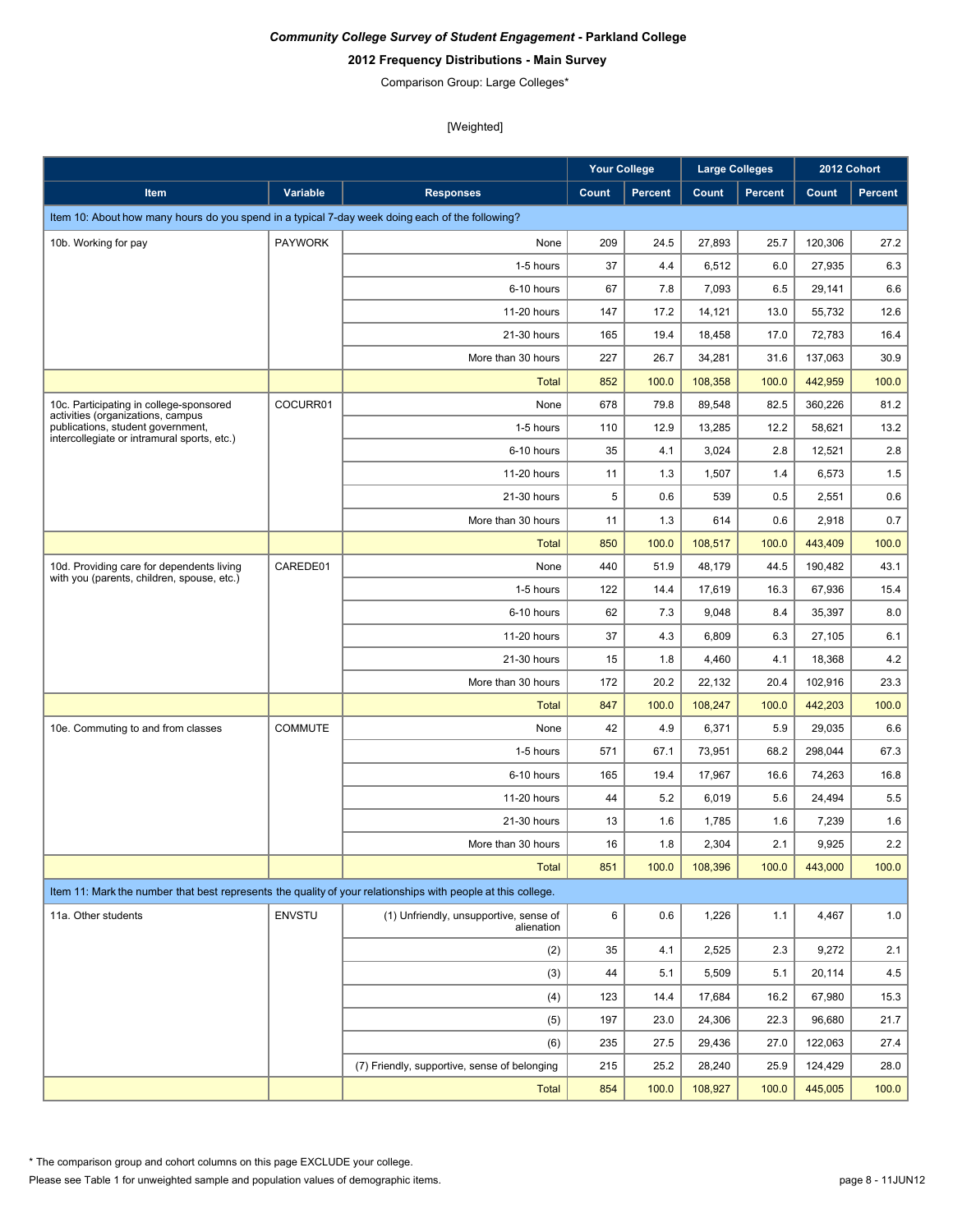# **2012 Frequency Distributions - Main Survey**

Comparison Group: Large Colleges\*

|                                                                                                                                               |                 |                                           | <b>Your College</b> |         | <b>Large Colleges</b> |         |         | 2012 Cohort    |
|-----------------------------------------------------------------------------------------------------------------------------------------------|-----------------|-------------------------------------------|---------------------|---------|-----------------------|---------|---------|----------------|
| Item                                                                                                                                          | <b>Variable</b> | <b>Responses</b>                          | Count               | Percent | Count                 | Percent | Count   | <b>Percent</b> |
| Item 11: Mark the number that best represents the quality of your relationships with people at this college.                                  |                 |                                           |                     |         |                       |         |         |                |
| 11b. Instructors                                                                                                                              | <b>ENVFAC</b>   | (1) Unavailable, unhelpful, unsympathetic | $\sqrt{2}$          | 0.2     | 802                   | 0.7     | 3,168   | 0.7            |
|                                                                                                                                               |                 | (2)                                       | 6                   | 0.7     | 1,726                 | 1.6     | 6,575   | 1.5            |
|                                                                                                                                               |                 | (3)                                       | 17                  | 2.0     | 4,070                 | 3.7     | 16,178  | 3.6            |
|                                                                                                                                               |                 | (4)                                       | 90                  | 10.5    | 13,167                | 12.1    | 50,591  | 11.4           |
|                                                                                                                                               |                 | (5)                                       | 183                 | 21.5    | 23,107                | 21.2    | 90,754  | 20.4           |
|                                                                                                                                               |                 | (6)                                       | 275                 | 32.2    | 34,104                | 31.3    | 139,075 | 31.2           |
|                                                                                                                                               |                 | (7) Available, helpful, sympathetic       | 280                 | 32.8    | 31,973                | 29.3    | 138,766 | 31.2           |
|                                                                                                                                               |                 | <b>Total</b>                              | 855                 | 100.0   | 108,950               | 100.0   | 445,107 | 100.0          |
| 11c. Administrative personnel and offices                                                                                                     | <b>ENVADM</b>   | (1) Unhelpful, inconsiderate, rigid       | 27                  | 3.2     | 4,432                 | 4.1     | 15,760  | 3.5            |
|                                                                                                                                               |                 | (2)                                       | 23                  | 2.7     | 6,256                 | 5.8     | 22,684  | 5.1            |
|                                                                                                                                               |                 | (3)                                       | 67                  | 7.9     | 10,090                | 9.3     | 37,489  | 8.4            |
|                                                                                                                                               |                 | (4)                                       | 179                 | 21.2    | 22,360                | 20.6    | 84,851  | 19.1           |
|                                                                                                                                               |                 | (5)                                       | 220                 | 26.0    | 23,533                | 21.7    | 94,745  | 21.3           |
|                                                                                                                                               |                 | (6)                                       | 188                 | 22.2    | 23,070                | 21.2    | 98,938  | 22.3           |
|                                                                                                                                               |                 | (7) Helpful, considerate, flexible        | 143                 | 16.9    | 18,837                | 17.3    | 89,572  | 20.2           |
|                                                                                                                                               |                 | <b>Total</b>                              | 848                 | 100.0   | 108.577               | 100.0   | 444,040 | 100.0          |
| Item 12: How much has your experience at this college contributed to your knowledge, skills, and personal development in the following areas? |                 |                                           |                     |         |                       |         |         |                |
| 12a. Acquiring a broad general education                                                                                                      | <b>GNGENLED</b> | Very little                               | 56                  | 6.7     | 6,236                 | 5.8     | 23,690  | 5.4            |
|                                                                                                                                               |                 | Some                                      | 197                 | 23.4    | 24,445                | 22.6    | 97,873  | 22.1           |
|                                                                                                                                               |                 | Quite a bit                               | 337                 | 39.9    | 44,704                | 41.3    | 182,720 | 41.3           |
|                                                                                                                                               |                 | Very much                                 | 253                 | 30.0    | 32,958                | 30.4    | 138,413 | 31.3           |
|                                                                                                                                               |                 | <b>Total</b>                              | 844                 | 100.0   | 108,344               | 100.0   | 442,696 | 100.0          |
| 12b. Acquiring job or work-related knowledge                                                                                                  | <b>GNWORK</b>   | Very little                               | 138                 | 16.4    | 21,352                | 19.8    | 77,792  | 17.6           |
| and skills                                                                                                                                    |                 | Some                                      | 254                 | 30.1    | 33,036                | 30.6    | 129,728 | 29.4           |
|                                                                                                                                               |                 | Quite a bit                               | 248                 | 29.4    | 31,515                | 29.2    | 134,381 | 30.4           |
|                                                                                                                                               |                 | Very much                                 | 202                 | 24.0    | 22,166                | 20.5    | 99,852  | 22.6           |
|                                                                                                                                               |                 | <b>Total</b>                              | 843                 | 100.0   | 108,069               | 100.0   | 441,754 | 100.0          |
| 12c. Writing clearly and effectively                                                                                                          | <b>GNWRITE</b>  | Very little                               | 78                  | 9.3     | 11,582                | 10.7    | 44,706  | 10.1           |
|                                                                                                                                               |                 | Some                                      | 234                 | 27.9    | 30,249                | 28.0    | 121,053 | 27.4           |
|                                                                                                                                               |                 | Quite a bit                               | 329                 | 39.3    | 41,100                | 38.0    | 169,365 | 38.3           |
|                                                                                                                                               |                 | Very much                                 | 196                 | 23.5    | 25,220                | 23.3    | 107,014 | 24.2           |
|                                                                                                                                               |                 | <b>Total</b>                              | 837                 | 100.0   | 108,150               | 100.0   | 442,138 | 100.0          |
| 12d. Speaking clearly and effectively                                                                                                         | <b>GNSPEAK</b>  | Very little                               | 101                 | 12.1    | 14,608                | 13.5    | 56,649  | 12.8           |
|                                                                                                                                               |                 | Some                                      | 252                 | 30.1    | 31,994                | 29.6    | 128,000 | 29.0           |
|                                                                                                                                               |                 | Quite a bit                               | 316                 | 37.7    | 38,098                | 35.2    | 157,422 | 35.6           |
|                                                                                                                                               |                 | Very much                                 | 169                 | 20.2    | 23,418                | 21.7    | 99,697  | 22.6           |
|                                                                                                                                               |                 | <b>Total</b>                              | 839                 | 100.0   | 108,118               | 100.0   | 441,768 | 100.0          |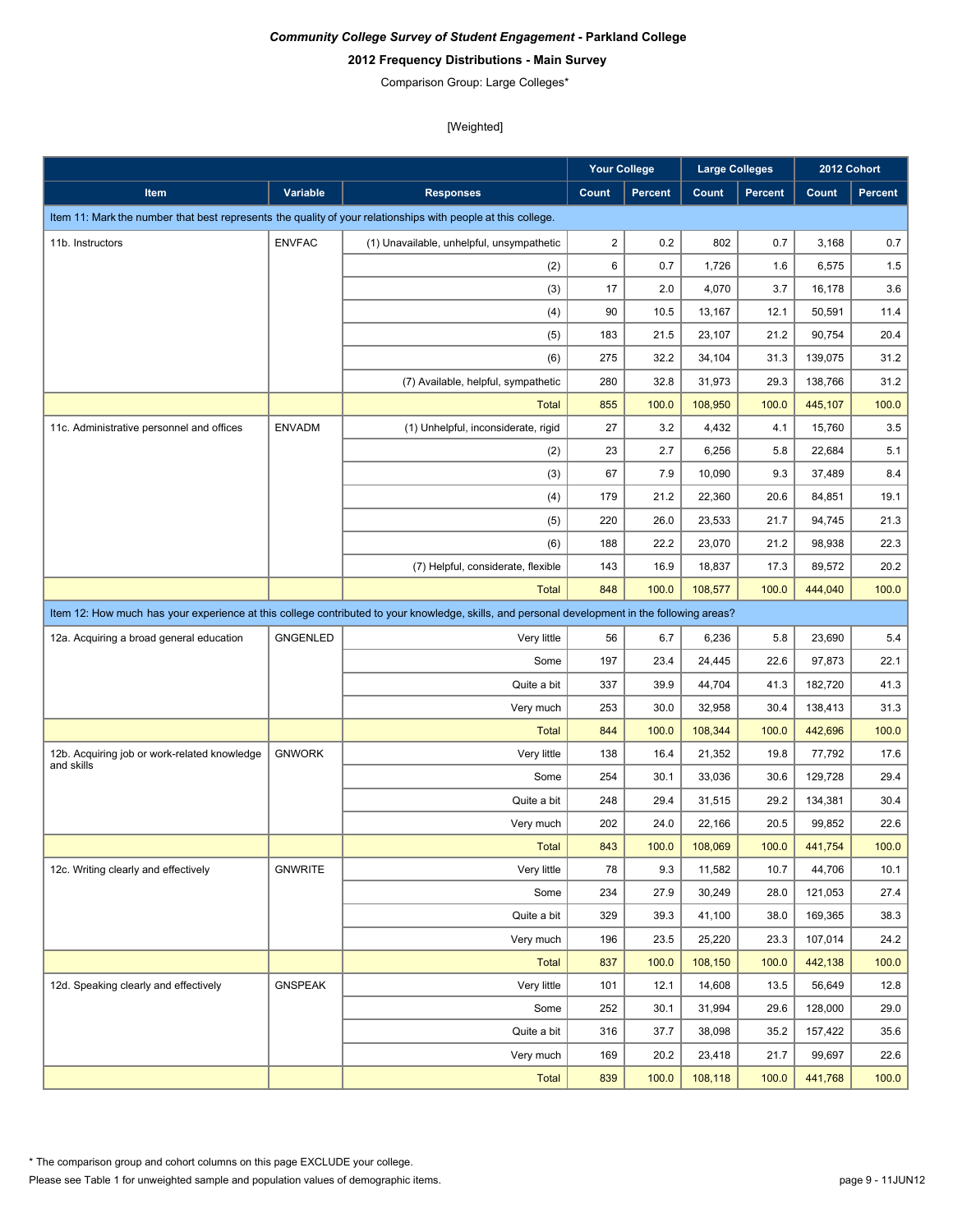# **2012 Frequency Distributions - Main Survey**

Comparison Group: Large Colleges\*

|                                                                     |                 |                                                                                                                                               | <b>Your College</b> |                | <b>Large Colleges</b> |                |         | 2012 Cohort |
|---------------------------------------------------------------------|-----------------|-----------------------------------------------------------------------------------------------------------------------------------------------|---------------------|----------------|-----------------------|----------------|---------|-------------|
| Item                                                                | Variable        | <b>Responses</b>                                                                                                                              | Count               | <b>Percent</b> | Count                 | <b>Percent</b> | Count   | Percent     |
|                                                                     |                 | Item 12: How much has your experience at this college contributed to your knowledge, skills, and personal development in the following areas? |                     |                |                       |                |         |             |
| 12e. Thinking critically and analytically                           | <b>GNANALY</b>  | Very little                                                                                                                                   | 54                  | 6.4            | 6,703                 | 6.2            | 25,759  | 5.8         |
|                                                                     |                 | Some                                                                                                                                          | 175                 | 20.7           | 26,073                | 24.1           | 103,451 | 23.4        |
|                                                                     |                 | Quite a bit                                                                                                                                   | 387                 | 45.7           | 44,953                | 41.6           | 183,656 | 41.6        |
|                                                                     |                 | Very much                                                                                                                                     | 230                 | 27.2           | 30,369                | 28.1           | 128,808 | 29.2        |
|                                                                     |                 | <b>Total</b>                                                                                                                                  | 846                 | 100.0          | 108,099               | 100.0          | 441,674 | 100.0       |
| 12f. Solving numerical problems                                     | <b>GNSOLVE</b>  | Very little                                                                                                                                   | 139                 | 16.7           | 16,430                | 15.2           | 62,451  | 14.2        |
|                                                                     |                 | Some                                                                                                                                          | 247                 | 29.6           | 30,911                | 28.6           | 124,883 | 28.3        |
|                                                                     |                 | Quite a bit                                                                                                                                   | 271                 | 32.5           | 36,374                | 33.7           | 151,197 | 34.3        |
|                                                                     |                 | Very much                                                                                                                                     | 177                 | 21.2           | 24,251                | 22.5           | 102,594 | 23.3        |
|                                                                     |                 | <b>Total</b>                                                                                                                                  | 835                 | 100.0          | 107,967               | 100.0          | 441,125 | 100.0       |
| 12g. Using computing and information<br>technology                  | <b>GNCMPTS</b>  | Very little                                                                                                                                   | 107                 | 12.9           | 13,995                | 13.0           | 52,622  | 11.9        |
|                                                                     |                 | Some                                                                                                                                          | 209                 | 25.1           | 29,228                | 27.1           | 114,490 | 25.9        |
|                                                                     |                 | Quite a bit                                                                                                                                   | 261                 | 31.4           | 34,719                | 32.1           | 145,490 | 33.0        |
|                                                                     |                 | Very much                                                                                                                                     | 255                 | 30.6           | 30,107                | 27.9           | 128,781 | 29.2        |
|                                                                     |                 | <b>Total</b>                                                                                                                                  | 832                 | 100.0          | 108,049               | 100.0          | 441,382 | 100.0       |
| 12h. Working effectively with others                                | <b>GNOTHERS</b> | Very little                                                                                                                                   | 71                  | 8.4            | 9,807                 | 9.1            | 37,604  | 8.5         |
|                                                                     |                 | Some                                                                                                                                          | 264                 | 31.5           | 33,327                | 30.8           | 131,303 | 29.7        |
|                                                                     |                 | Quite a bit                                                                                                                                   | 297                 | 35.6           | 39,575                | 36.6           | 162,839 | 36.9        |
|                                                                     |                 | Very much                                                                                                                                     | 205                 | 24.5           | 25,398                | 23.5           | 110,010 | 24.9        |
|                                                                     |                 | <b>Total</b>                                                                                                                                  | 836                 | 100.0          | 108,107               | 100.0          | 441,755 | 100.0       |
| 12i. Learning effectively on your own                               | <b>GNINQ</b>    | Very little                                                                                                                                   | 49                  | 5.8            | 7,253                 | 6.7            | 27,958  | 6.3         |
|                                                                     |                 | Some                                                                                                                                          | 201                 | 23.8           | 25,405                | 23.5           | 101,430 | 23.0        |
|                                                                     |                 | Quite a bit                                                                                                                                   | 334                 | 39.5           | 43,075                | 39.8           | 175,882 | 39.8        |
|                                                                     |                 | Very much                                                                                                                                     | 261                 | 30.9           | 32,379                | 29.9           | 136,569 | 30.9        |
|                                                                     |                 | <b>Total</b>                                                                                                                                  | 844                 | 100.0          | 108,112               | 100.0          | 441,839 | 100.0       |
| 12j. Understanding yourself                                         | <b>GNSELF</b>   | Very little                                                                                                                                   | 145                 | 17.4           | 17,558                | 16.3           | 68,293  | 15.5        |
|                                                                     |                 | Some                                                                                                                                          | 237                 | 28.3           | 30,545                | 28.3           | 124,379 | 28.2        |
|                                                                     |                 | Quite a bit                                                                                                                                   | 262                 | 31.3           | 33,603                | 31.1           | 138,576 | 31.4        |
|                                                                     |                 | Very much                                                                                                                                     | 193                 | 23.1           | 26,219                | 24.3           | 109,806 | 24.9        |
|                                                                     |                 | <b>Total</b>                                                                                                                                  | 837                 | 100.0          | 107,926               | 100.0          | 441,054 | 100.0       |
| 12k. Understanding people of other racial<br>and ethnic backgrounds | <b>GNDIVERS</b> | Very little                                                                                                                                   | 167                 | 19.9           | 22,863                | 21.2           | 94,443  | 21.5        |
|                                                                     |                 | Some                                                                                                                                          | 292                 | 34.8           | 34,974                | 32.5           | 143,239 | 32.5        |
|                                                                     |                 | Quite a bit                                                                                                                                   | 235                 | 28.1           | 30,019                | 27.9           | 120,263 | 27.3        |
|                                                                     |                 | Very much                                                                                                                                     | 144                 | 17.2           | 19,850                | 18.4           | 82,300  | 18.7        |
|                                                                     |                 | <b>Total</b>                                                                                                                                  | 838                 | 100.0          | 107,706               | 100.0          | 440,245 | 100.0       |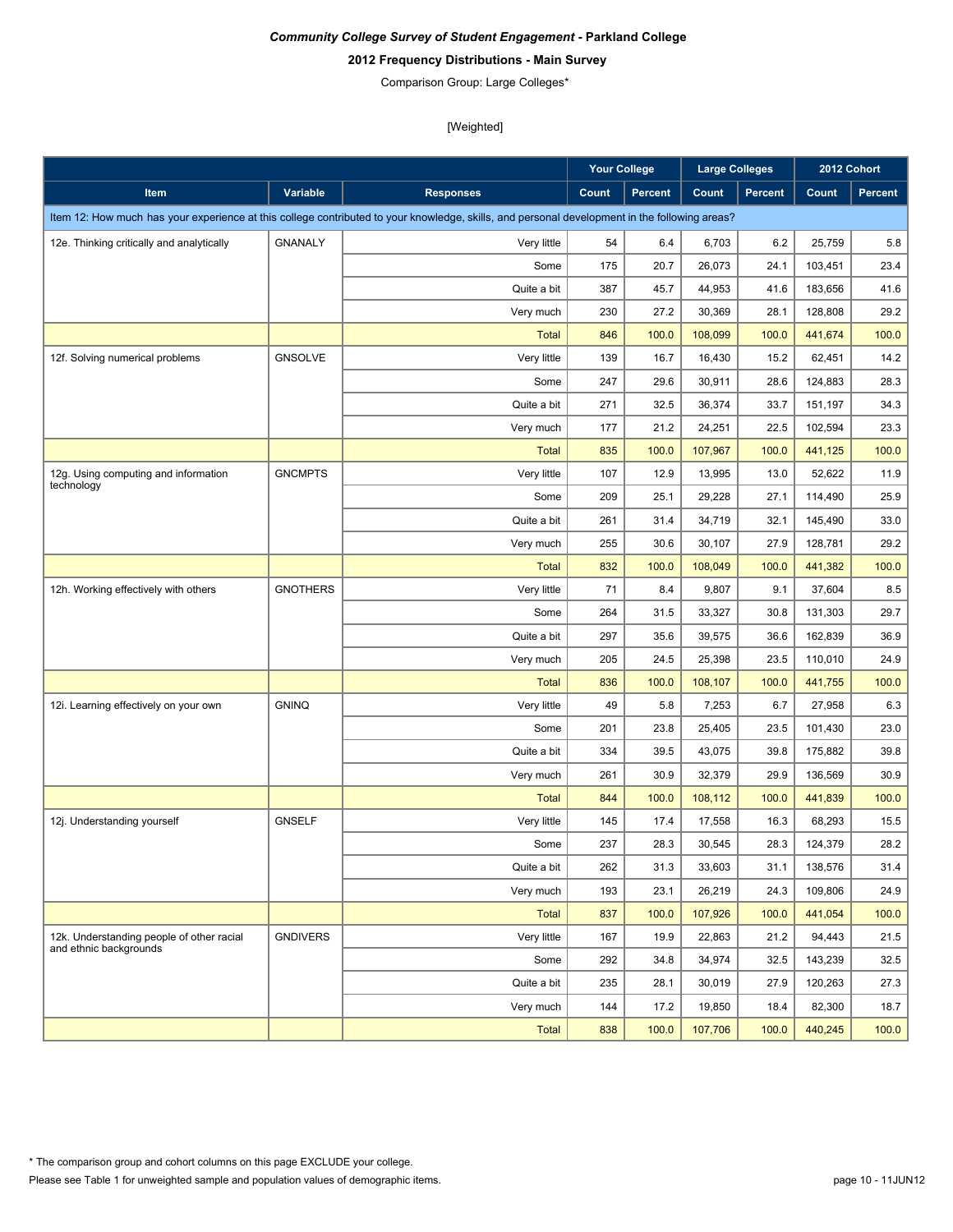# **2012 Frequency Distributions - Main Survey**

Comparison Group: Large Colleges\*

|                                                                         |                 |                                                                                                                                               | <b>Your College</b> |                | <b>Large Colleges</b> |                |         | 2012 Cohort    |
|-------------------------------------------------------------------------|-----------------|-----------------------------------------------------------------------------------------------------------------------------------------------|---------------------|----------------|-----------------------|----------------|---------|----------------|
| Item                                                                    | Variable        | <b>Responses</b>                                                                                                                              | Count               | <b>Percent</b> | Count                 | <b>Percent</b> | Count   | <b>Percent</b> |
|                                                                         |                 | Item 12: How much has your experience at this college contributed to your knowledge, skills, and personal development in the following areas? |                     |                |                       |                |         |                |
| 12I. Developing a personal code of values                               | <b>GNETHICS</b> | Very little                                                                                                                                   | 166                 | 19.9           | 24,663                | 22.9           | 95,358  | 21.7           |
| and ethics                                                              |                 | Some                                                                                                                                          | 258                 | 31.0           | 34,524                | 32.1           | 140,682 | 32.0           |
|                                                                         |                 | Quite a bit                                                                                                                                   | 267                 | 32.1           | 29,156                | 27.1           | 121,994 | 27.7           |
|                                                                         |                 | Very much                                                                                                                                     | 142                 | 17.0           | 19,321                | 17.9           | 82,124  | 18.7           |
|                                                                         |                 | <b>Total</b>                                                                                                                                  | 834                 | 100.0          | 107,664               | 100.0          | 440,158 | 100.0          |
| 12m. Contributing to the welfare of your                                | <b>GNCOMMUN</b> | Very little                                                                                                                                   | 288                 | 34.9           | 39,330                | 36.6           | 153,108 | 34.9           |
| community                                                               |                 | Some                                                                                                                                          | 286                 | 34.7           | 37,330                | 34.7           | 153,839 | 35.0           |
|                                                                         |                 | Quite a bit                                                                                                                                   | 168                 | 20.3           | 19,735                | 18.4           | 84,391  | 19.2           |
|                                                                         |                 | Very much                                                                                                                                     | 83                  | 10.1           | 11,046                | 10.3           | 47,835  | 10.9           |
|                                                                         |                 | <b>Total</b>                                                                                                                                  | 825                 | 100.0          | 107,440               | 100.0          | 439,173 | 100.0          |
| 12n. Developing clearer career goals                                    | CARGOAL         | Very little                                                                                                                                   | 103                 | 12.3           | 16,553                | 15.3           | 61,706  | 14.0           |
|                                                                         |                 | Some                                                                                                                                          | 231                 | 27.6           | 30,273                | 28.0           | 120,199 | 27.2           |
|                                                                         |                 | Quite a bit                                                                                                                                   | 277                 | 33.0           | 34,453                | 31.9           | 143,828 | 32.6           |
|                                                                         |                 | Very much                                                                                                                                     | 227                 | 27.1           | 26,676                | 24.7           | 115,471 | 26.2           |
|                                                                         |                 | <b>Total</b>                                                                                                                                  | 838                 | 100.0          | 107,955               | 100.0          | 441,204 | 100.0          |
| 12o. Gaining information about career                                   | <b>GAINCAR</b>  | Very little                                                                                                                                   | 111                 | 13.3           | 21,459                | 19.8           | 80,848  | 18.3           |
| opportunities                                                           |                 | Some                                                                                                                                          | 247                 | 29.5           | 32,332                | 29.9           | 128,970 | 29.2           |
|                                                                         |                 | Quite a bit                                                                                                                                   | 250                 | 29.9           | 30,792                | 28.5           | 128,986 | 29.2           |
|                                                                         |                 | Very much                                                                                                                                     | 229                 | 27.4           | 23,589                | 21.8           | 103,114 | 23.3           |
|                                                                         |                 | <b>Total</b>                                                                                                                                  | 838                 | 100.0          | 108,172               | 100.0          | 441,918 | 100.0          |
| Item 13.1: How often do you use the following services at this college? |                 |                                                                                                                                               |                     |                |                       |                |         |                |
| 13.1a. Academic advising/planning                                       | <b>USEACAD</b>  | Don't know/N.A.                                                                                                                               | 60                  | 7.3            | 8,406                 | 7.9            | 33,991  | 7.8            |
| [SUPPORT]                                                               |                 | Rarely/Never                                                                                                                                  | 247                 | 30.0           | 38,161                | 35.8           | 146,219 | 33.6           |
|                                                                         |                 | Sometimes                                                                                                                                     | 379                 | 45.9           | 46,032                | 43.2           | 192,230 | 44.2           |
|                                                                         |                 | Often                                                                                                                                         | 139                 | 16.9           | 13,868                | 13.0           | 62.466  | 14.4           |
|                                                                         |                 | <b>Total</b>                                                                                                                                  | 826                 | 100.0          | 106,468               | 100.0          | 434,906 | 100.0          |
| 13.1b. Career counseling [SUPPORT]                                      | <b>USECACOU</b> | Don't know/N.A.                                                                                                                               | 146                 | 17.7           | 21,635                | 20.4           | 87,853  | 20.3           |
|                                                                         |                 | Rarely/Never                                                                                                                                  | 415                 | 50.3           | 54,925                | 51.9           | 220,343 | 50.9           |
|                                                                         |                 | Sometimes                                                                                                                                     | 197                 | 23.8           | 23,473                | 22.2           | 98,859  | 22.8           |
|                                                                         |                 | Often                                                                                                                                         | 68                  | 8.3            | 5,848                 | 5.5            | 25,643  | $5.9\,$        |
|                                                                         |                 | <b>Total</b>                                                                                                                                  | 826                 | 100.0          | 105,881               | 100.0          | 432,697 | 100.0          |
| 13.1c. Job placement assistance                                         | <b>USEJOBPL</b> | Don't know/N.A.                                                                                                                               | 337                 | 41.3           | 42,823                | 40.8           | 175,372 | 40.9           |
|                                                                         |                 | Rarely/Never                                                                                                                                  | 374                 | 45.8           | 50,874                | 48.4           | 204,469 | 47.6           |
|                                                                         |                 | Sometimes                                                                                                                                     | 87                  | 10.7           | 8,741                 | 8.3            | 37,418  | 8.7            |
|                                                                         |                 | Often                                                                                                                                         | 18                  | 2.2            | 2,595                 | 2.5            | 12,048  | 2.8            |
|                                                                         |                 | Total                                                                                                                                         | 817                 | 100.0          | 105,033               | 100.0          | 429,306 | 100.0          |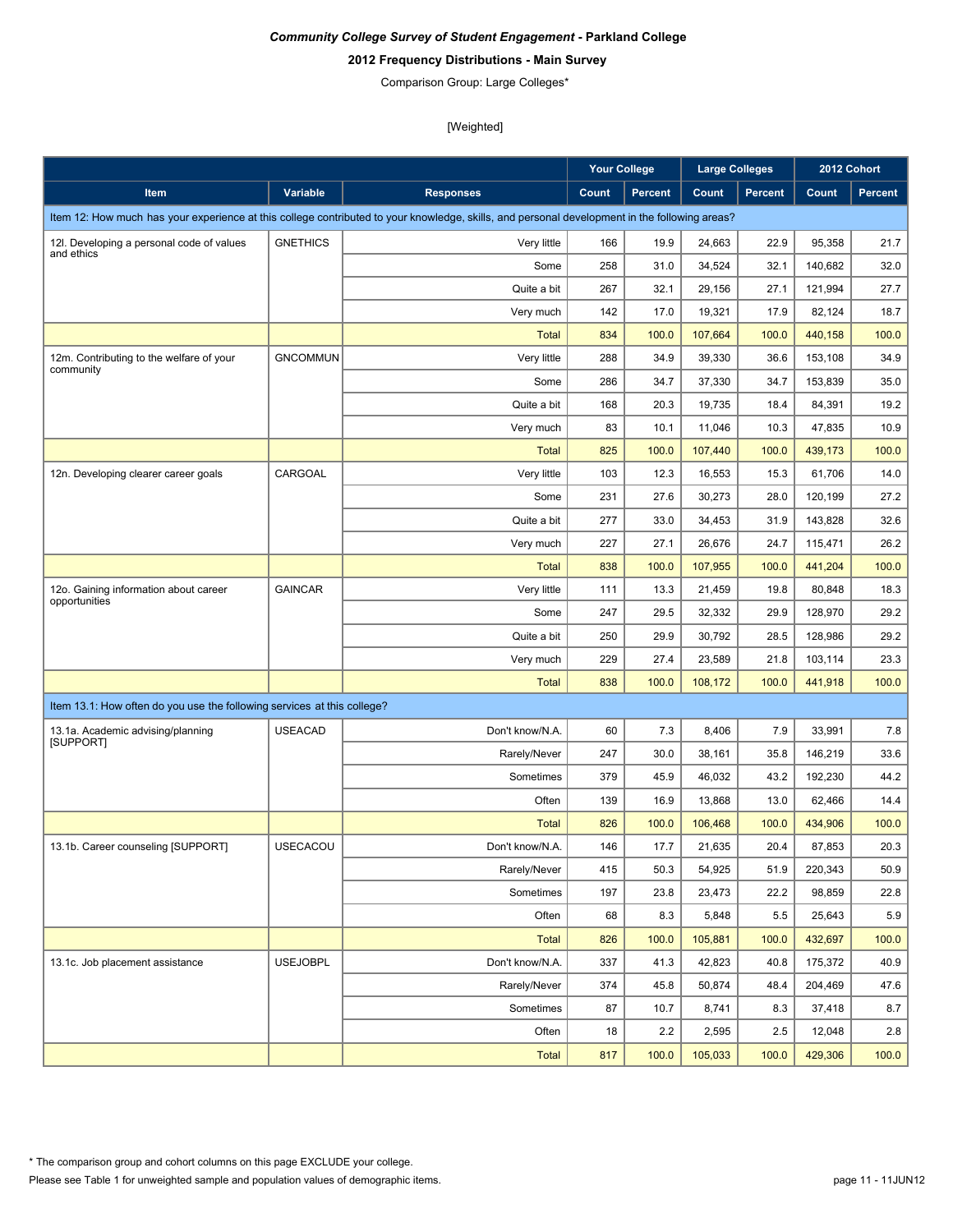# **2012 Frequency Distributions - Main Survey**

Comparison Group: Large Colleges\*

|                                                                         |                 |                  | Your College |         | <b>Large Colleges</b> |                | 2012 Cohort |         |
|-------------------------------------------------------------------------|-----------------|------------------|--------------|---------|-----------------------|----------------|-------------|---------|
| <b>Item</b>                                                             | Variable        | <b>Responses</b> | Count        | Percent | Count                 | <b>Percent</b> | Count       | Percent |
| Item 13.1: How often do you use the following services at this college? |                 |                  |              |         |                       |                |             |         |
| 13.1d. Peer or other tutoring [STUEFF]                                  | <b>USETUTOR</b> | Don't know/N.A.  | 236          | 29.1    | 26,328                | 25.1           | 108,055     | 25.2    |
|                                                                         |                 | Rarely/Never     | 342          | 42.2    | 49,088                | 46.8           | 198,740     | 46.4    |
|                                                                         |                 | Sometimes        | 191          | 23.6    | 20,827                | 19.9           | 85,493      | 19.9    |
|                                                                         |                 | Often            | 41           | 5.1     | 8,590                 | 8.2            | 36,271      | 8.5     |
|                                                                         |                 | <b>Total</b>     | 810          | 100.0   | 104,833               | 100.0          | 428,560     | 100.0   |
| 13.1e. Skill labs (writing, math, etc.)                                 | <b>USELAB</b>   | Don't know/N.A.  | 179          | 22.3    | 22,912                | 21.9           | 92,653      | 21.7    |
| [STUEFF]                                                                |                 | Rarely/Never     | 313          | 38.9    | 40,290                | 38.5           | 157,798     | 36.9    |
|                                                                         |                 | Sometimes        | 217          | 27.0    | 25,147                | 24.0           | 105,820     | 24.8    |
|                                                                         |                 | Often            | 95           | 11.9    | 16,214                | 15.5           | 71,235      | 16.7    |
|                                                                         |                 | <b>Total</b>     | 805          | 100.0   | 104,563               | 100.0          | 427,505     | 100.0   |
| 13.1f. Child care                                                       | <b>USECHLD</b>  | Don't know/N.A.  | 469          | 57.4    | 58,634                | 56.0           | 240,008     | 56.1    |
|                                                                         |                 | Rarely/Never     | 297          | 36.3    | 41,157                | 39.3           | 164,862     | 38.6    |
|                                                                         |                 | Sometimes        | 39           | 4.8     | 2,772                 | 2.6            | 12,101      | 2.8     |
|                                                                         |                 | Often            | 12           | 1.5     | 2,061                 | 2.0            | 10,503      | $2.5\,$ |
|                                                                         |                 | <b>Total</b>     | 818          | 100.0   | 104,623               | 100.0          | 427,474     | 100.0   |
| 13.1g. Financial aid advising                                           | <b>USEFAADV</b> | Don't know/N.A.  | 179          | 22.1    | 21,542                | 20.6           | 79,292      | 18.5    |
|                                                                         |                 | Rarely/Never     | 248          | 30.6    | 33,575                | 32.1           | 127,364     | 29.7    |
|                                                                         |                 | Sometimes        | 233          | 28.7    | 30,053                | 28.7           | 133,444     | 31.2    |
|                                                                         |                 | Often            | 152          | 18.7    | 19,567                | 18.7           | 88,173      | 20.6    |
|                                                                         |                 | <b>Total</b>     | 811          | 100.0   | 104,738               | 100.0          | 428,273     | 100.0   |
| 13.1h. Computer lab [STUEFF]                                            | <b>USECOMLB</b> | Don't know/N.A.  | 105          | 12.9    | 13,665                | 13.0           | 53,563      | 12.5    |
|                                                                         |                 | Rarely/Never     | 209          | 25.7    | 26,695                | 25.5           | 106,101     | 24.8    |
|                                                                         |                 | Sometimes        | 246          | 30.2    | 31,770                | 30.3           | 130,802     | 30.5    |
|                                                                         |                 | Often            | 254          | 31.2    | 32,661                | 31.2           | 138,052     | 32.2    |
|                                                                         |                 | <b>Total</b>     | 814          | 100.0   | 104,791               | 100.0          | 428,518     | 100.0   |
| 13.1i. Student organizations                                            | <b>USESTORG</b> | Don't know/N.A.  | 290          | 35.9    | 38,165                | 36.7           | 154,222     | 36.3    |
|                                                                         |                 | Rarely/Never     | 377          | 46.6    | 48.160                | 46.3           | 194,316     | 45.7    |
|                                                                         |                 | Sometimes        | 95           | 11.7    | 12,607                | 12.1           | 53,783      | 12.7    |
|                                                                         |                 | Often            | 48           | 5.9     | 5,025                 | 4.8            | 22,647      | 5.3     |
|                                                                         |                 | Total            | 810          | 100.0   | 103,958               | 100.0          | 424,969     | 100.0   |
| 13.1j. Transfer credit assistance                                       | <b>USETRCRD</b> | Don't know/N.A.  | 302          | 37.0    | 35,782                | 34.2           | 150,412     | 35.1    |
|                                                                         |                 | Rarely/Never     | 296          | 36.3    | 40,768                | 38.9           | 162,786     | 38.0    |
|                                                                         |                 | Sometimes        | 171          | 20.9    | 20,801                | 19.9           | 84,335      | 19.7    |
|                                                                         |                 | Often            | 47           | 5.7     | 7,399                 | 7.1            | 30,958      | 7.2     |
|                                                                         |                 | <b>Total</b>     | 815          | 100.0   | 104,749               | 100.0          | 428,491     | 100.0   |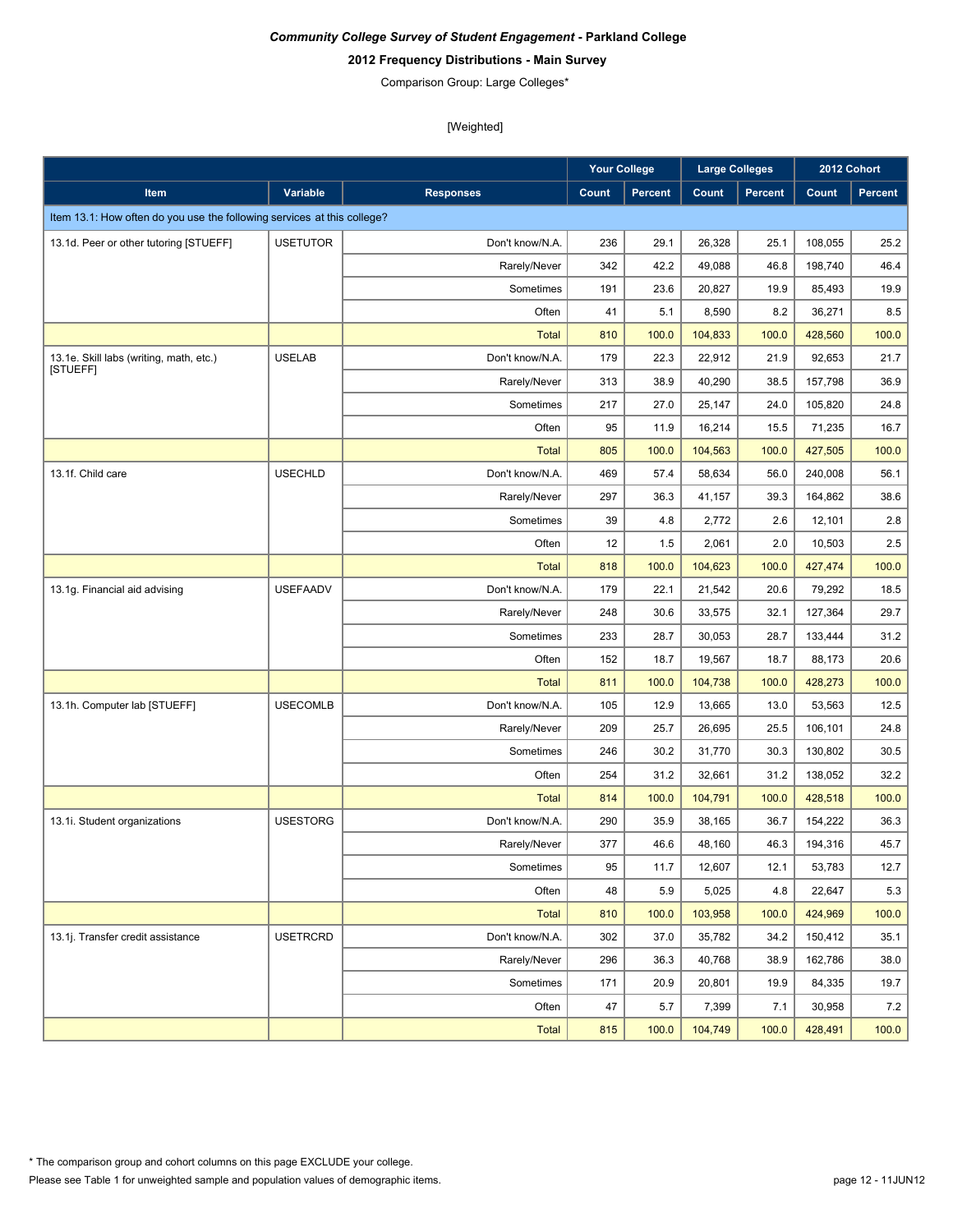# **2012 Frequency Distributions - Main Survey**

Comparison Group: Large Colleges\*

|                                                                               |                 |                  | <b>Your College</b> |                | <b>Large Colleges</b> |                |         | 2012 Cohort    |
|-------------------------------------------------------------------------------|-----------------|------------------|---------------------|----------------|-----------------------|----------------|---------|----------------|
| Item                                                                          | Variable        | <b>Responses</b> | Count               | <b>Percent</b> | Count                 | <b>Percent</b> | Count   | <b>Percent</b> |
| Item 13.1: How often do you use the following services at this college?       |                 |                  |                     |                |                       |                |         |                |
| 13.1k. Services to students with disabilities                                 | <b>USEDISAB</b> | Don't know/N.A.  | 444                 | 55.0           | 59,057                | 56.3           | 243,618 | 56.7           |
|                                                                               |                 | Rarely/Never     | 282                 | 34.9           | 36,689                | 35.0           | 146,853 | 34.2           |
|                                                                               |                 | Sometimes        | 59                  | 7.3            | 4,901                 | 4.7            | 21,029  | $4.9\,$        |
|                                                                               |                 | Often            | 23                  | 2.8            | 4,307                 | 4.1            | 17,881  | 4.2            |
|                                                                               |                 | <b>Total</b>     | 807                 | 100.0          | 104,954               | 100.0          | 429,381 | 100.0          |
| Item 13.2: How satisfied are you with the following services at this college? |                 |                  |                     |                |                       |                |         |                |
| 13.2a. Academic advising/planning                                             | <b>SATACAD</b>  | N.A.             | 127                 | 16.0           | 17,940                | 17.3           | 69,265  | 16.4           |
|                                                                               |                 | Not at all       | 66                  | 8.2            | 12,345                | 11.9           | 44,795  | 10.6           |
|                                                                               |                 | Somewhat         | 336                 | 42.2           | 45,524                | 44.0           | 183,444 | 43.3           |
|                                                                               |                 | Very             | 266                 | 33.5           | 27,757                | 26.8           | 126,122 | 29.8           |
|                                                                               |                 | <b>Total</b>     | 795                 | 100.0          | 103,566               | 100.0          | 423,625 | 100.0          |
| 13.2b. Career counseling                                                      | SATCACOU        | N.A.             | 322                 | 41.3           | 43,869                | 42.8           | 172,693 | 41.2           |
|                                                                               |                 | Not at all       | 73                  | 9.4            | 14,076                | 13.7           | 57,102  | 13.6           |
|                                                                               |                 | Somewhat         | 234                 | 30.0           | 29,012                | 28.3           | 119,684 | 28.6           |
|                                                                               |                 | Very             | 151                 | 19.3           | 15,498                | 15.1           | 69,339  | 16.6           |
|                                                                               |                 | <b>Total</b>     | 780                 | 100.0          | 102,456               | 100.0          | 418,818 | 100.0          |
| 13.2c. Job placement assistance                                               | <b>SATJOBPL</b> | N.A.             | 529                 | 68.4           | 64,813                | 64.2           | 259,224 | 62.7           |
|                                                                               |                 | Not at all       | 73                  | 9.4            | 14,220                | 14.1           | 58,405  | 14.1           |
|                                                                               |                 | Somewhat         | 129                 | 16.7           | 15,433                | 15.3           | 65,873  | 15.9           |
|                                                                               |                 | Very             | 43                  | 5.5            | 6,489                 | 6.4            | 29,839  | $7.2\,$        |
|                                                                               |                 | <b>Total</b>     | 774                 | 100.0          | 100,956               | 100.0          | 413,341 | 100.0          |
| 13.2d. Peer or other tutoring                                                 | <b>SATTUTOR</b> | N.A.             | 399                 | 52.0           | 48,951                | 48.5           | 196,591 | 47.6           |
|                                                                               |                 | Not at all       | 68                  | 8.9            | 9,361                 | 9.3            | 38,505  | 9.3            |
|                                                                               |                 | Somewhat         | 169                 | 22.0           | 24,539                | 24.3           | 99,292  | 24.0           |
|                                                                               |                 | Very             | 131                 | 17.1           | 18,126                | 18.0           | 79,050  | 19.1           |
|                                                                               |                 | <b>Total</b>     | 767                 | 100.0          | 100,977               | 100.0          | 413,439 | 100.0          |
| 13.2e. Skill labs (writing, math, etc.)                                       | <b>SATLAB</b>   | N.A.             | 347                 | 44.4           | 42,142                | 41.8           | 165,662 | 40.2           |
|                                                                               |                 | Not at all       | 53                  | 6.7            | 7,375                 | 7.3            | 29,462  | 7.1            |
|                                                                               |                 | Somewhat         | 196                 | 25.1           | 28,054                | 27.8           | 117,135 | 28.4           |
|                                                                               |                 | Very             | 185                 | 23.7           | 23,175                | 23.0           | 99,829  | 24.2           |
|                                                                               |                 | <b>Total</b>     | 781                 | 100.0          | 100,746               | 100.0          | 412,088 | 100.0          |
| 13.2f. Child care                                                             | SATCHLD         | N.A.             | 654                 | 84.3           | 79,274                | 79.2           | 319,638 | 78.0           |
|                                                                               |                 | Not at all       | 50                  | 6.5            | 9,425                 | 9.4            | 39,720  | 9.7            |
|                                                                               |                 | Somewhat         | 48                  | 6.2            | 7,166                 | 7.2            | 30,501  | 7.4            |
|                                                                               |                 | Very             | 23                  | 3.0            | 4,279                 | 4.3            | 20,030  | 4.9            |
|                                                                               |                 | <b>Total</b>     | 776                 | 100.0          | 100,144               | 100.0          | 409,889 | 100.0          |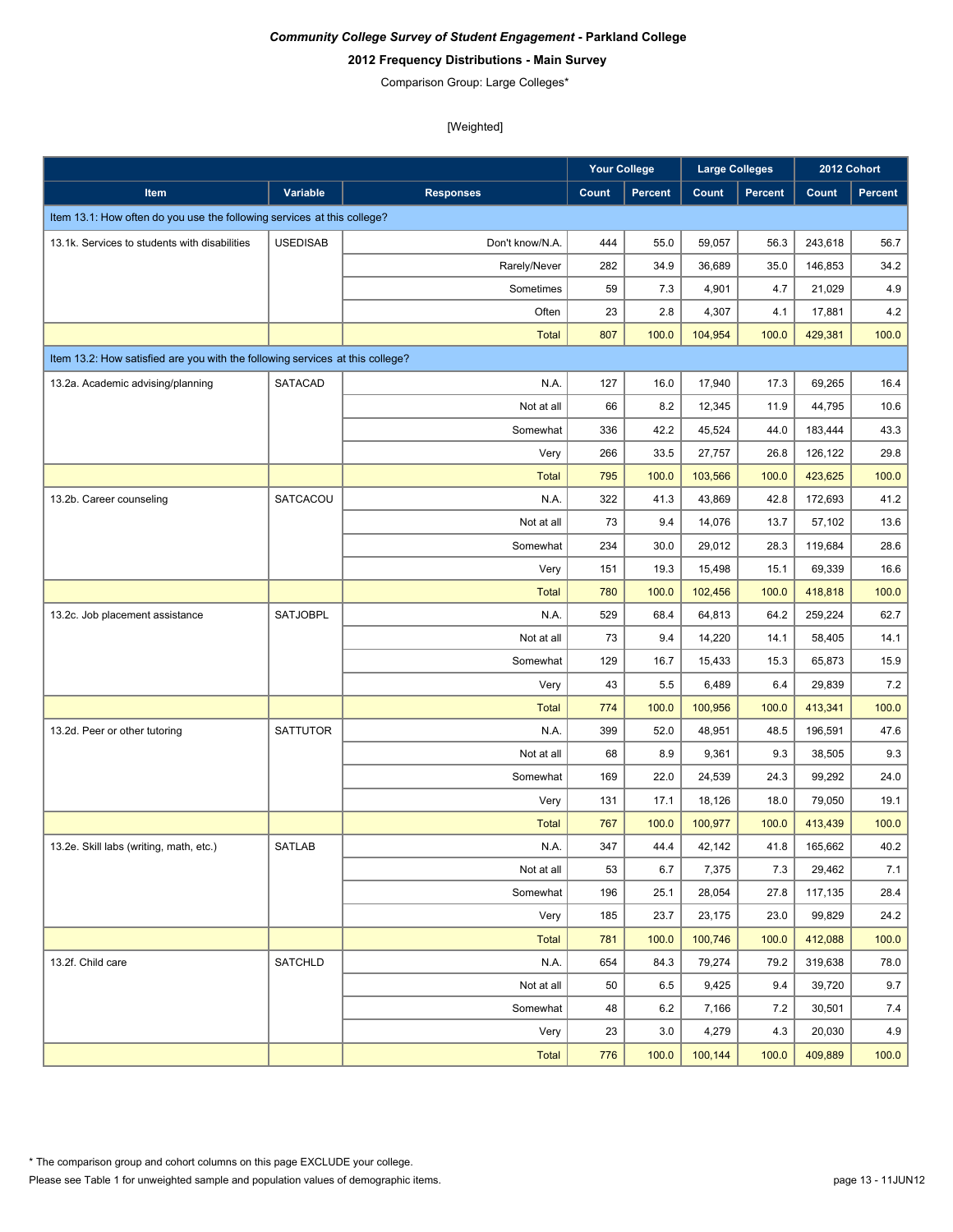# **2012 Frequency Distributions - Main Survey**

Comparison Group: Large Colleges\*

[Weighted]

|                                                                               |                 |                  | <b>Your College</b> |                | <b>Large Colleges</b> |                |         | 2012 Cohort |
|-------------------------------------------------------------------------------|-----------------|------------------|---------------------|----------------|-----------------------|----------------|---------|-------------|
| Item                                                                          | Variable        | <b>Responses</b> | Count               | <b>Percent</b> | Count                 | <b>Percent</b> | Count   | Percent     |
| Item 13.2: How satisfied are you with the following services at this college? |                 |                  |                     |                |                       |                |         |             |
| 13.2g. Financial aid advising                                                 | <b>SATFAADV</b> | N.A.             | 289                 | 37.3           | 33,660                | 33.3           | 121,624 | 29.4        |
|                                                                               |                 | Not at all       | 85                  | 11.0           | 13,875                | 13.7           | 53,136  | 12.8        |
|                                                                               |                 | Somewhat         | 237                 | 30.5           | 27,746                | 27.5           | 116,616 | 28.2        |
|                                                                               |                 | Very             | 164                 | 21.2           | 25,746                | 25.5           | 122,268 | 29.6        |
|                                                                               |                 | <b>Total</b>     | 774                 | 100.0          | 101,027               | 100.0          | 413,644 | 100.0       |
| 13.2h. Computer lab                                                           | <b>SATCOMLB</b> | N.A.             | 207                 | 26.6           | 23,498                | 23.2           | 90,428  | 21.8        |
|                                                                               |                 | Not at all       | 31                  | 4.0            | 5,344                 | 5.3            | 21,794  | 5.3         |
|                                                                               |                 | Somewhat         | 196                 | 25.2           | 29,372                | 29.0           | 119,197 | 28.8        |
|                                                                               |                 | Very             | 345                 | 44.3           | 42,996                | 42.5           | 182,567 | 44.1        |
|                                                                               |                 | <b>Total</b>     | 779                 | 100.0          | 101,210               | 100.0          | 413,987 | 100.0       |
| 13.2i. Student organizations                                                  | <b>SATSTORG</b> | N.A.             | 493                 | 64.3           | 60.153                | 60.3           | 239,920 | 58.7        |
|                                                                               |                 | Not at all       | 73                  | 9.6            | 10,209                | 10.2           | 41,673  | 10.2        |
|                                                                               |                 | Somewhat         | 120                 | 15.7           | 19,840                | 19.9           | 84,072  | 20.6        |
|                                                                               |                 | Very             | 79                  | 10.4           | 9,565                 | 9.6            | 42,728  | 10.5        |
|                                                                               |                 | <b>Total</b>     | 766                 | 100.0          | 99,767                | 100.0          | 408,394 | 100.0       |
| 13.2j. Transfer credit assistance                                             | <b>SATTRCRD</b> | N.A.             | 426                 | 55.2           | 51,665                | 51.3           | 211,373 | 51.2        |
|                                                                               |                 | Not at all       | 69                  | 8.9            | 11,814                | 11.7           | 47,287  | 11.5        |
|                                                                               |                 | Somewhat         | 182                 | 23.6           | 22,971                | 22.8           | 92,544  | 22.4        |
|                                                                               |                 | Very             | 95                  | 12.3           | 14,317                | 14.2           | 61,444  | 14.9        |
|                                                                               |                 | <b>Total</b>     | 773                 | 100.0          | 100,767               | 100.0          | 412,647 | 100.0       |
| 13.2k. Services to students with disabilities                                 | <b>SATDISAB</b> | N.A.             | 593                 | 77.1           | 75,243                | 74.8           | 304,309 | 73.9        |
|                                                                               |                 | Not at all       | 56                  | 7.3            | 7,695                 | 7.7            | 31,296  | 7.6         |
|                                                                               |                 | Somewhat         | 70                  | 9.1            | 9,346                 | 9.3            | 40,154  | 9.8         |
|                                                                               |                 | Very             | 50                  | 6.5            | 8,308                 | 8.3            | 35,889  | 8.7         |
|                                                                               |                 | <b>Total</b>     | 770                 | 100.0          | 100,592               | 100.0          | 411,648 | 100.0       |
| Item 13.3: How important are the following services to you at this college?   |                 |                  |                     |                |                       |                |         |             |
| 13.3a. Academic advising/planning                                             | <b>IMPACAD</b>  | Not at all       | 65                  | 8.2            | 9,233                 | 9.0            | 36,849  | 8.8         |
|                                                                               |                 | Somewhat         | 187                 | 23.4           | 27,723                | 27.0           | 110,236 | 26.2        |
|                                                                               |                 | Very             | 546                 | 68.4           | 65,802                | 64.0           | 273,350 | 65.0        |
|                                                                               |                 | <b>Total</b>     | 798                 | 100.0          | 102,758               | 100.0          | 420,434 | 100.0       |
| 13.3b. Career counseling                                                      | <b>IMPCACOU</b> | Not at all       | 150                 | 19.5           | 20,187                | 19.9           | 81,032  | 19.6        |
|                                                                               |                 | Somewhat         | 247                 | 32.1           | 28,962                | 28.6           | 118,469 | 28.6        |
|                                                                               |                 | Very             | 372                 | 48.3           | 52,194                | 51.5           | 214,811 | 51.8        |
|                                                                               |                 | <b>Total</b>     | 769                 | 100.0          | 101,344               | 100.0          | 414,311 | 100.0       |
| 13.3c. Job placement assistance                                               | <b>IMPJOBPL</b> | Not at all       | 271                 | 35.3           | 32,000                | 32.0           | 128,407 | 31.4        |
|                                                                               |                 | Somewhat         | 233                 | 30.4           | 28,383                | 28.4           | 113,724 | 27.8        |
|                                                                               |                 | Very             | 263                 | 34.3           | 39,506                | 39.5           | 166,297 | 40.7        |
|                                                                               |                 | <b>Total</b>     | 767                 | 100.0          | 99,888                | 100.0          | 408,428 | 100.0       |

\* The comparison group and cohort columns on this page EXCLUDE your college.

Please see Table 1 for unweighted sample and population values of demographic items.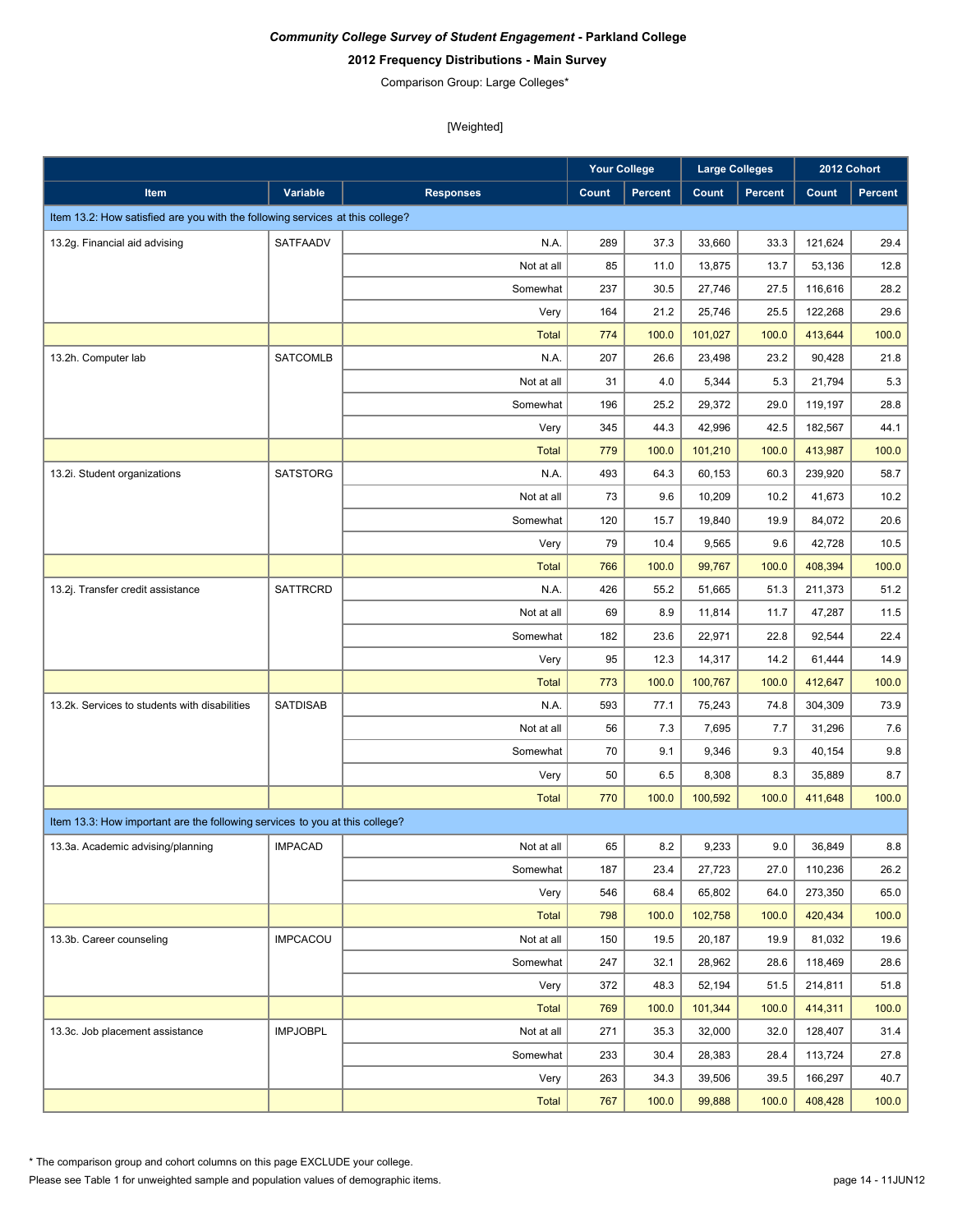# **2012 Frequency Distributions - Main Survey**

Comparison Group: Large Colleges\*

[Weighted]

|                                                                             |                 |                                                                                                                  | Your College |                | <b>Large Colleges</b> |                |         | 2012 Cohort |
|-----------------------------------------------------------------------------|-----------------|------------------------------------------------------------------------------------------------------------------|--------------|----------------|-----------------------|----------------|---------|-------------|
| Item                                                                        | Variable        | <b>Responses</b>                                                                                                 | Count        | <b>Percent</b> | Count                 | <b>Percent</b> | Count   | Percent     |
| Item 13.3: How important are the following services to you at this college? |                 |                                                                                                                  |              |                |                       |                |         |             |
| 13.3d. Peer or other tutoring                                               | <b>IMPTUTOR</b> | Not at all                                                                                                       | 249          | 32.4           | 26,630                | 26.7           | 108,754 | 26.6        |
|                                                                             |                 | Somewhat                                                                                                         | 247          | 32.1           | 31,928                | 32.0           | 128,283 | 31.4        |
|                                                                             |                 | Very                                                                                                             | 273          | 35.5           | 41,271                | 41.3           | 171,555 | 42.0        |
|                                                                             |                 | <b>Total</b>                                                                                                     | 769          | 100.0          | 99,829                | 100.0          | 408,591 | 100.0       |
| 13.3e. Skill labs (writing, math, etc.)                                     | <b>IMPLAB</b>   | Not at all                                                                                                       | 200          | 26.1           | 23,629                | 23.7           | 93,351  | 22.9        |
|                                                                             |                 | Somewhat                                                                                                         | 242          | 31.5           | 30,644                | 30.8           | 125,812 | 30.9        |
|                                                                             |                 | Very                                                                                                             | 325          | 42.4           | 45,274                | 45.5           | 187,829 | 46.2        |
|                                                                             |                 | <b>Total</b>                                                                                                     | 767          | 100.0          | 99,547                | 100.0          | 406,993 | 100.0       |
| 13.3f. Child care                                                           | <b>IMPCHLD</b>  | Not at all                                                                                                       | 445          | 58.4           | 53,445                | 54.1           | 216,731 | 53.7        |
|                                                                             |                 | Somewhat                                                                                                         | 126          | 16.5           | 18,419                | 18.6           | 73,892  | 18.3        |
|                                                                             |                 | Very                                                                                                             | 191          | 25.1           | 26,900                | 27.2           | 113,340 | 28.1        |
|                                                                             |                 | <b>Total</b>                                                                                                     | 762          | 100.0          | 98,764                | 100.0          | 403,963 | 100.0       |
| 13.3g. Financial aid advising                                               | <b>IMPFAADV</b> | Not at all                                                                                                       | 167          | 21.5           | 19.065                | 19.1           | 71,688  | 17.5        |
|                                                                             |                 | Somewhat                                                                                                         | 158          | 20.4           | 17,609                | 17.6           | 70,006  | 17.1        |
|                                                                             |                 | Very                                                                                                             | 451          | 58.1           | 63,252                | 63.3           | 267,726 | 65.4        |
|                                                                             |                 | <b>Total</b>                                                                                                     | 776          | 100.0          | 99,926                | 100.0          | 409,420 | 100.0       |
| 13.3h. Computer lab                                                         | <b>IMPCOMLB</b> | Not at all                                                                                                       | 132          | 17.0           | 15,332                | 15.3           | 59,371  | 14.5        |
|                                                                             |                 | Somewhat                                                                                                         | 200          | 25.7           | 25,873                | 25.8           | 105,551 | 25.7        |
|                                                                             |                 | Very                                                                                                             | 448          | 57.4           | 59,062                | 58.9           | 245,359 | 59.8        |
|                                                                             |                 | <b>Total</b>                                                                                                     | 780          | 100.0          | 100,267               | 100.0          | 410,281 | 100.0       |
| 13.3i. Student organizations                                                | <b>IMPSTORG</b> | Not at all                                                                                                       | 324          | 42.4           | 38,469                | 39.1           | 156,108 | 38.7        |
|                                                                             |                 | Somewhat                                                                                                         | 246          | 32.2           | 35,458                | 36.0           | 144,320 | 35.8        |
|                                                                             |                 | Very                                                                                                             | 195          | 25.5           | 24,507                | 24.9           | 102,609 | 25.5        |
|                                                                             |                 | <b>Total</b>                                                                                                     | 765          | 100.0          | 98,434                | 100.0          | 403,037 | 100.0       |
| 13.3j. Transfer credit assistance                                           | <b>IMPTRCRD</b> | Not at all                                                                                                       | 228          | 29.3           | 25,730                | 25.8           | 108,821 | 26.7        |
|                                                                             |                 | Somewhat                                                                                                         | 181          | 23.2           | 22,258                | 22.3           | 90,539  | 22.2        |
|                                                                             |                 | Very                                                                                                             | 370          | 47.5           | 51,600                | 51.8           | 208,395 | 51.1        |
|                                                                             |                 | <b>Total</b>                                                                                                     | 778          | 100.0          | 99,588                | 100.0          | 407,755 | 100.0       |
| 13.3k. Services to students with disabilities                               | <b>IMPDISAB</b> | Not at all                                                                                                       | 350          | 45.0           | 39,725                | 40.0           | 161,024 | 39.6        |
|                                                                             |                 | Somewhat                                                                                                         | 110          | 14.1           | 15,729                | 15.8           | 63,423  | 15.6        |
|                                                                             |                 | Very                                                                                                             | 318          | 40.9           | 43,784                | 44.1           | 181,735 | 44.7        |
|                                                                             |                 | <b>Total</b>                                                                                                     | 778          | 100.0          | 99,238                | 100.0          | 406,181 | 100.0       |
|                                                                             |                 | Item 14: How likely is it that the following issues would cause you to withdraw from class or from this college? |              |                |                       |                |         |             |
| 14a. Working full-time                                                      | <b>WRKFULL</b>  | Not likely                                                                                                       | 331          | 39.6           | 41,366                | 38.4           | 172,059 | 39.0        |
|                                                                             |                 | Somewhat likely                                                                                                  | 188          | 22.5           | 23,820                | 22.1           | 97,456  | 22.1        |
|                                                                             |                 | Likely                                                                                                           | 158          | 18.9           | 20,025                | 18.6           | 80,289  | 18.2        |
|                                                                             |                 | Very likely                                                                                                      | 159          | 19.0           | 22,636                | 21.0           | 91,321  | 20.7        |
|                                                                             |                 | <b>Total</b>                                                                                                     | 837          | 100.0          | 107,848               | 100.0          | 441,125 | 100.0       |

\* The comparison group and cohort columns on this page EXCLUDE your college.

Please see Table 1 for unweighted sample and population values of demographic items.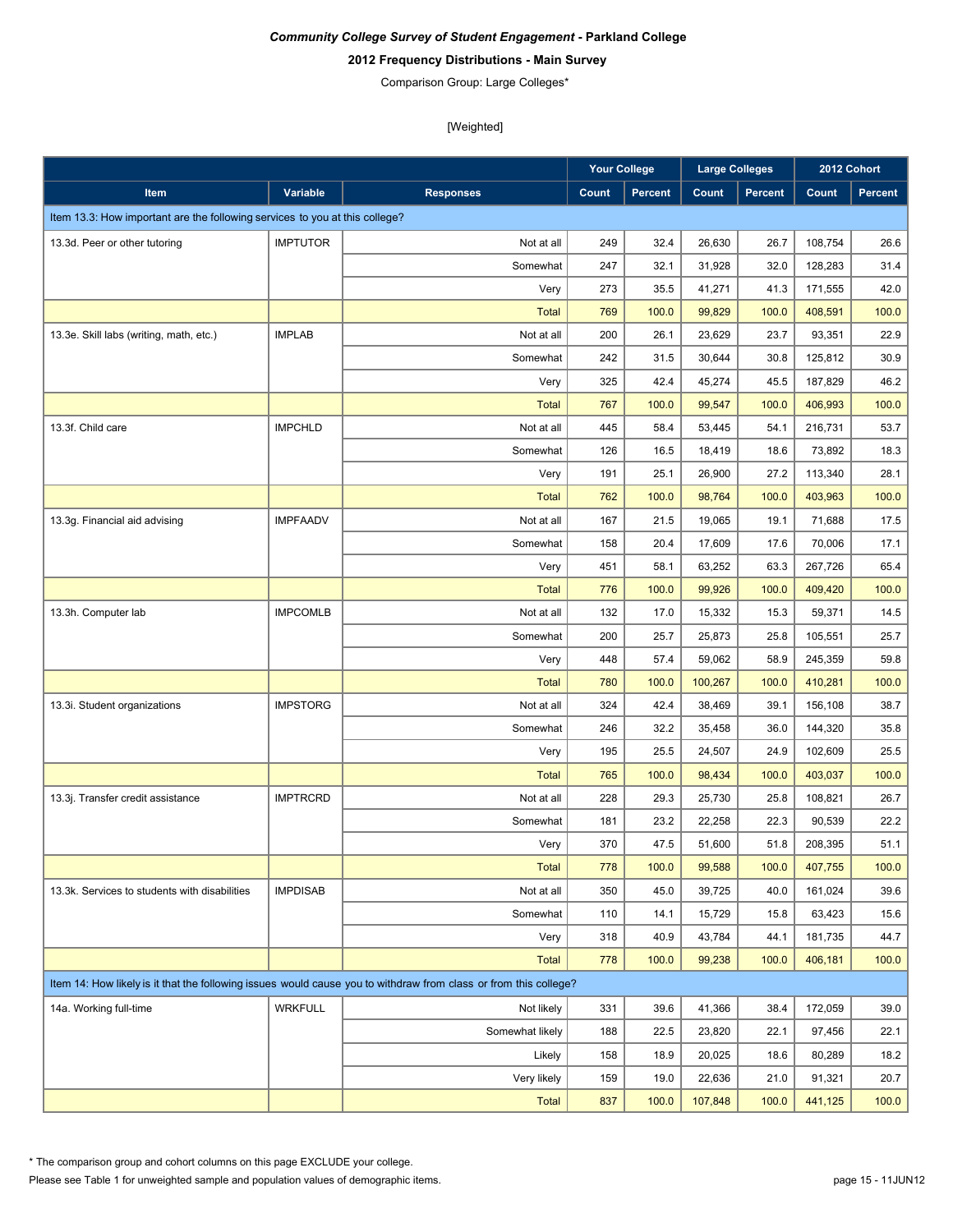# **2012 Frequency Distributions - Main Survey**

Comparison Group: Large Colleges\*

|                                                                                             |                 |                                                                                                                  | <b>Your College</b> |                | <b>Large Colleges</b> |                | 2012 Cohort |                |
|---------------------------------------------------------------------------------------------|-----------------|------------------------------------------------------------------------------------------------------------------|---------------------|----------------|-----------------------|----------------|-------------|----------------|
| Item                                                                                        | Variable        | <b>Responses</b>                                                                                                 | Count               | <b>Percent</b> | Count                 | <b>Percent</b> | Count       | <b>Percent</b> |
|                                                                                             |                 | Item 14: How likely is it that the following issues would cause you to withdraw from class or from this college? |                     |                |                       |                |             |                |
| 14b. Caring for dependents                                                                  | CAREDEP         | Not likely                                                                                                       | 432                 | 51.8           | 52,388                | 48.7           | 213,289     | 48.5           |
|                                                                                             |                 | Somewhat likely                                                                                                  | 189                 | 22.6           | 24,282                | 22.6           | 100,286     | 22.8           |
|                                                                                             |                 | Likely                                                                                                           | 118                 | 14.2           | 17,528                | 16.3           | 71,236      | 16.2           |
|                                                                                             |                 | Very likely                                                                                                      | 96                  | 11.5           | 13,303                | 12.4           | 55,039      | 12.5           |
|                                                                                             |                 | <b>Total</b>                                                                                                     | 835                 | 100.0          | 107,501               | 100.0          | 439,849     | 100.0          |
| 14c. Academically unprepared                                                                | <b>ACADUNP</b>  | Not likely                                                                                                       | 466                 | 55.7           | 60,759                | 56.7           | 254,664     | 58.1           |
|                                                                                             |                 | Somewhat likely                                                                                                  | 183                 | 21.9           | 25,072                | 23.4           | 100,542     | 22.9           |
|                                                                                             |                 | Likely                                                                                                           | 109                 | 13.0           | 13,359                | 12.5           | 52,345      | 11.9           |
|                                                                                             |                 | Very likely                                                                                                      | 78                  | 9.4            | 7,949                 | 7.4            | 30,711      | 7.0            |
|                                                                                             |                 | <b>Total</b>                                                                                                     | 835                 | 100.0          | 107,139               | 100.0          | 438,263     | 100.0          |
| 14d. Lack of finances                                                                       | <b>LACKFIN</b>  | Not likely                                                                                                       | 284                 | 34.0           | 31,109                | 29.0           | 124,563     | 28.3           |
|                                                                                             |                 | Somewhat likely                                                                                                  | 175                 | 20.9           | 24,245                | 22.6           | 99,399      | 22.6           |
|                                                                                             |                 | Likely                                                                                                           | 145                 | 17.3           | 20,731                | 19.3           | 84.923      | 19.3           |
|                                                                                             |                 | Very likely                                                                                                      | 231                 | 27.7           | 31,368                | 29.2           | 130,846     | 29.8           |
|                                                                                             |                 | <b>Total</b>                                                                                                     | 835                 | 100.0          | 107.454               | 100.0          | 439,731     | 100.0          |
| 14e. Transfer to a 4-year college or<br>university                                          | <b>TRANSFER</b> | Not likely                                                                                                       | 327                 | 39.5           | 32,739                | 30.4           | 147,873     | 33.6           |
|                                                                                             |                 | Somewhat likely                                                                                                  | 146                 | 17.6           | 19,184                | 17.8           | 80,407      | 18.3           |
|                                                                                             |                 | Likely                                                                                                           | 127                 | 15.3           | 20,485                | 19.0           | 80,403      | 18.3           |
|                                                                                             |                 | Very likely                                                                                                      | 229                 | 27.6           | 35,160                | 32.7           | 131,160     | 29.8           |
|                                                                                             |                 | <b>Total</b>                                                                                                     | 829                 | 100.0          | 107,568               | 100.0          | 439,843     | 100.0          |
| Item 15                                                                                     |                 |                                                                                                                  |                     |                |                       |                |             |                |
| 15. How supportive are your friends of your<br>attending this college?                      | <b>FRNDSUPP</b> | Not very                                                                                                         | 35                  | 4.2            | 4,669                 | 4.3            | 17,746      | 4.0            |
|                                                                                             |                 | Somewhat                                                                                                         | 142                 | 16.8           | 20,460                | 18.9           | 78,801      | 17.8           |
|                                                                                             |                 | Quite a bit                                                                                                      | 251                 | 29.8           | 30,201                | 28.0           | 122,413     | 27.7           |
|                                                                                             |                 | Extremely                                                                                                        | 414                 | 49.2           | 52,709                | 48.8           | 223,010     | 50.5           |
|                                                                                             |                 | <b>Total</b>                                                                                                     | 842                 | 100.0          | 108,040               | 100.0          | 441,970     | 100.0          |
| Item 16                                                                                     |                 |                                                                                                                  |                     |                |                       |                |             |                |
| 16. How supportive is your immediate family                                                 | <b>FAMSUPP</b>  | Not very                                                                                                         | 13                  | 1.6            | 3,552                 | 3.3            | 13,213      | 3.0            |
| of your attending this college?                                                             |                 | Somewhat                                                                                                         | 66                  | 7.9            | 12,100                | 11.2           | 46,608      | 10.6           |
|                                                                                             |                 | Quite a bit                                                                                                      | 177                 | 21.2           | 21,525                | 20.0           | 86,317      | 19.6           |
|                                                                                             |                 | Extremely                                                                                                        | 579                 | 69.3           | 70,623                | 65.5           | 294,783     | 66.9           |
|                                                                                             |                 | <b>Total</b>                                                                                                     | 835                 | 100.0          | 107,801               | 100.0          | 440,921     | 100.0          |
| Item 17: Indicate which of the following are your reasons/goals for attending this college. |                 |                                                                                                                  |                     |                |                       |                |             |                |
| 17a. Complete a certificate program                                                         | <b>CERTPRGM</b> | Not a goal                                                                                                       | 432                 | 52.0           | 51,967                | 49.1           | 208,175     | 48.1           |
|                                                                                             |                 | Secondary goal                                                                                                   | 152                 | 18.2           | 22,143                | 20.9           | 89,851      | 20.8           |
|                                                                                             |                 | Primary goal                                                                                                     | 248                 | 29.8           | 31,687                | 30.0           | 134,834     | 31.1           |
|                                                                                             |                 | <b>Total</b>                                                                                                     | 832                 | 100.0          | 105,798               | 100.0          | 432,860     | 100.0          |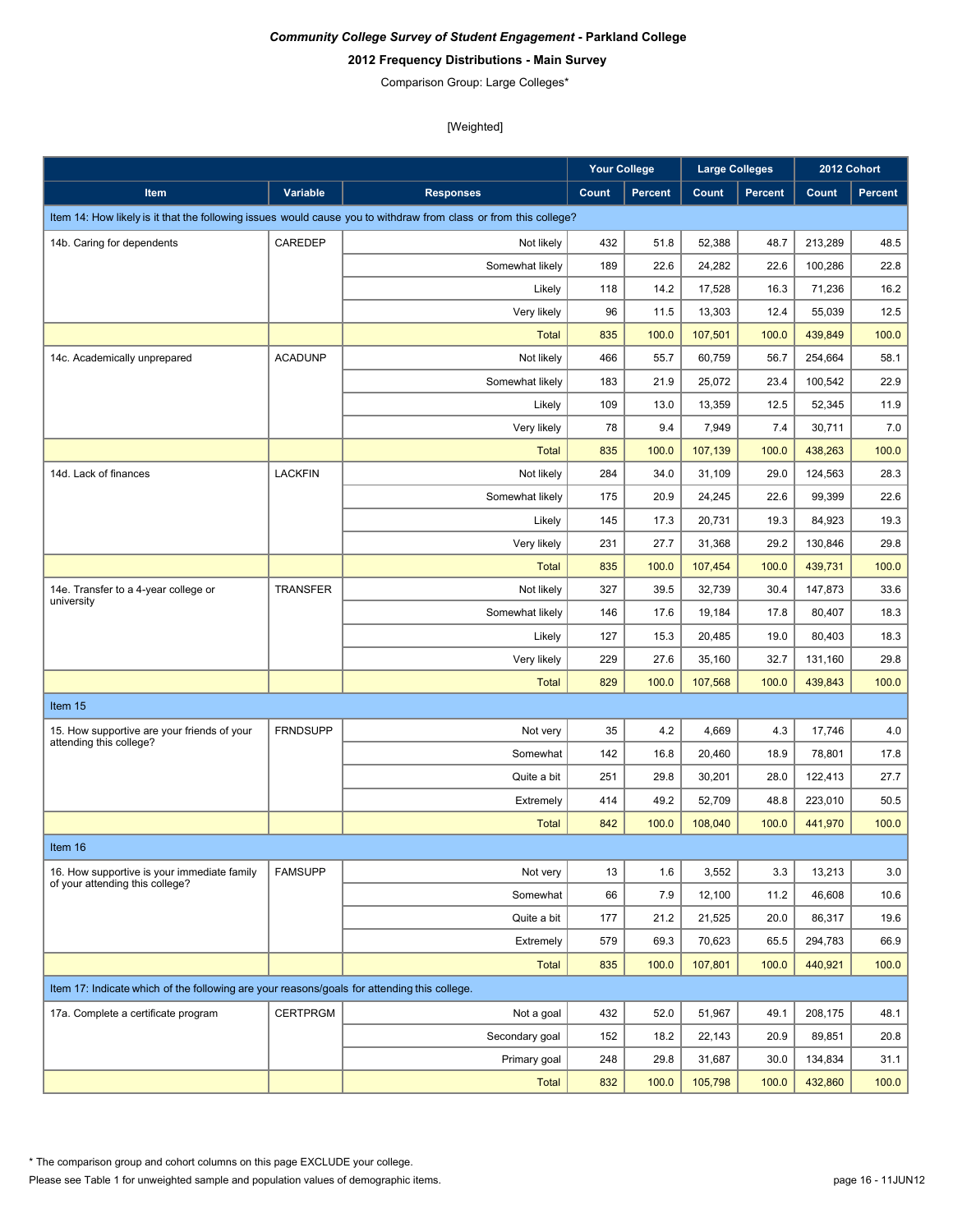# **2012 Frequency Distributions - Main Survey**

Comparison Group: Large Colleges\*

|                                                                                                   |                 |                  | <b>Your College</b> |                | <b>Large Colleges</b> |                |         | 2012 Cohort    |
|---------------------------------------------------------------------------------------------------|-----------------|------------------|---------------------|----------------|-----------------------|----------------|---------|----------------|
| Item                                                                                              | Variable        | <b>Responses</b> | Count               | <b>Percent</b> | Count                 | <b>Percent</b> | Count   | <b>Percent</b> |
| Item 17: Indicate which of the following are your reasons/goals for attending this college.       |                 |                  |                     |                |                       |                |         |                |
| 17b. Obtain an associate degree                                                                   | ASSOCDEG        | Not a goal       | 176                 | 21.0           | 19.912                | 18.7           | 75,140  | 17.2           |
|                                                                                                   |                 | Secondary goal   | 181                 | 21.5           | 23,316                | 21.9           | 89,819  | 20.6           |
|                                                                                                   |                 | Primary goal     | 483                 | 57.5           | 63,444                | 59.5           | 271,328 | 62.2           |
|                                                                                                   |                 | <b>Total</b>     | 840                 | 100.0          | 106,673               | 100.0          | 436,288 | 100.0          |
| 17c. Transfer to a 4-year college or                                                              | TR4YR           | Not a goal       | 249                 | 29.8           | 24,010                | 22.5           | 114,682 | 26.3           |
| university                                                                                        |                 | Secondary goal   | 171                 | 20.4           | 23,059                | 21.6           | 100,012 | 23.0           |
|                                                                                                   |                 | Primary goal     | 416                 | 49.8           | 59,601                | 55.9           | 220,950 | 50.7           |
|                                                                                                   |                 | <b>Total</b>     | 836                 | 100.0          | 106,669               | 100.0          | 435,644 | 100.0          |
| 17d. Obtain or update job-related skills                                                          | <b>OBUPSKIL</b> | Not a goal       | 228                 | 27.4           | 31,139                | 29.5           | 120,652 | 27.9           |
|                                                                                                   |                 | Secondary goal   | 238                 | 28.6           | 29,486                | 27.9           | 118,101 | 27.3           |
|                                                                                                   |                 | Primary goal     | 366                 | 44.0           | 44,946                | 42.6           | 193,148 | 44.7           |
|                                                                                                   |                 | <b>Total</b>     | 832                 | 100.0          | 105,572               | 100.0          | 431,901 | 100.0          |
| 17e. Self-improvement/personal enjoyment                                                          | <b>SLFIMP</b>   | Not a goal       | 208                 | 24.9           | 27.675                | 26.1           | 109,146 | 25.2           |
|                                                                                                   |                 | Secondary goal   | 273                 | 32.7           | 37,095                | 35.0           | 149,464 | 34.5           |
|                                                                                                   |                 | Primary goal     | 355                 | 42.4           | 41,355                | 39.0           | 175,188 | 40.4           |
|                                                                                                   |                 | <b>Total</b>     | 836                 | 100.0          | 106,125               | 100.0          | 433,799 | 100.0          |
| 17f. Change careers                                                                               | <b>CARCHNG</b>  | Not a goal       | 509                 | 61.0           | 57,778                | 54.5           | 230,865 | 53.3           |
|                                                                                                   |                 | Secondary goal   | 126                 | 15.1           | 17,692                | 16.7           | 71,067  | 16.4           |
|                                                                                                   |                 | Primary goal     | 200                 | 23.9           | 30,466                | 28.8           | 131,576 | 30.4           |
|                                                                                                   |                 | <b>Total</b>     | 835                 | 100.0          | 105,936               | 100.0          | 433,508 | 100.0          |
| Item 18: Indicate which of the following are sources you use to pay your tuition at this college. |                 |                  |                     |                |                       |                |         |                |
| 18a. My own income/savings                                                                        | <b>OWNINC</b>   | Not a source     | 314                 | 38.0           | 36,572                | 34.3           | 159,409 | 36.6           |
|                                                                                                   |                 | Minor source     | 243                 | 29.4           | 31,806                | 29.8           | 131,880 | 30.3           |
|                                                                                                   |                 | Major source     | 269                 | 32.5           | 38,217                | 35.9           | 144,363 | 33.1           |
|                                                                                                   |                 | <b>Total</b>     | 826                 | 100.0          | 106,595               | 100.0          | 435,651 | 100.0          |
| 18b. Parent or spouse/significant other's                                                         | <b>PARSPINC</b> | Not a source     | 385                 | 46.2           | 56,324                | 53.0           | 244,136 | 56.3           |
| income/savings                                                                                    |                 | Minor source     | 125                 | 15.0           | 18,920                | 17.8           | 77,515  | 17.9           |
|                                                                                                   |                 | Major source     | 323                 | 38.8           | 30,938                | 29.1           | 112,149 | 25.9           |
|                                                                                                   |                 | <b>Total</b>     | 833                 | 100.0          | 106,181               | 100.0          | 433,801 | 100.0          |
| 18c. Employer contributions                                                                       | <b>EMPLOYER</b> | Not a source     | 719                 | 87.8           | 91,861                | 87.3           | 375,130 | 87.2           |
|                                                                                                   |                 | Minor source     | 63                  | 7.7            | 7,635                 | 7.3            | 30,583  | 7.1            |
|                                                                                                   |                 | Major source     | 37                  | 4.5            | 5,726                 | 5.4            | 24,552  | 5.7            |
|                                                                                                   |                 | <b>Total</b>     | 819                 | 100.0          | 105,223               | 100.0          | 430,264 | 100.0          |
| 18d. Grants & scholarships                                                                        | <b>GRANTS</b>   | Not a source     | 448                 | 53.7           | 53,979                | 50.8           | 193,909 | 44.6           |
|                                                                                                   |                 | Minor source     | 107                 | 12.9           | 12,473                | 11.7           | 52,955  | 12.2           |
|                                                                                                   |                 | Major source     | 279                 | 33.5           | 39,788                | 37.5           | 188,000 | 43.2           |
|                                                                                                   |                 | <b>Total</b>     | 835                 | 100.0          | 106,240               | 100.0          | 434,864 | 100.0          |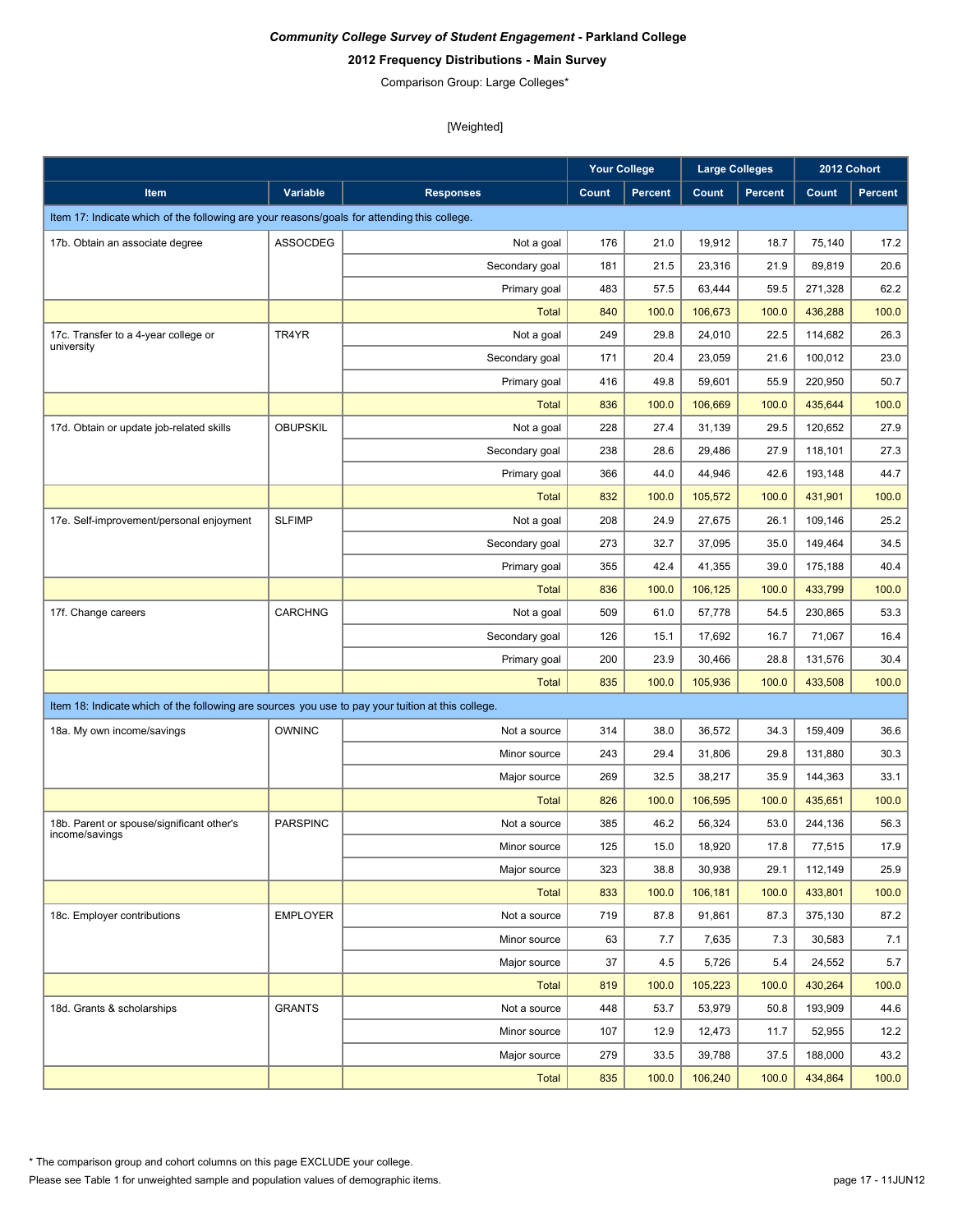# **2012 Frequency Distributions - Main Survey**

Comparison Group: Large Colleges\*

|                                                                                                   |                 |                                                                                                                                 | <b>Your College</b> |                | <b>Large Colleges</b> |                | 2012 Cohort |                |
|---------------------------------------------------------------------------------------------------|-----------------|---------------------------------------------------------------------------------------------------------------------------------|---------------------|----------------|-----------------------|----------------|-------------|----------------|
| <b>Item</b>                                                                                       | Variable        | <b>Responses</b>                                                                                                                | Count               | <b>Percent</b> | Count                 | <b>Percent</b> | Count       | <b>Percent</b> |
| Item 18: Indicate which of the following are sources you use to pay your tuition at this college. |                 |                                                                                                                                 |                     |                |                       |                |             |                |
| 18e. Student loans (bank, etc.)                                                                   | <b>STULOANS</b> | Not a source                                                                                                                    | 527                 | 63.6           | 72,028                | 68.0           | 282,779     | 65.2           |
|                                                                                                   |                 | Minor source                                                                                                                    | 96                  | 11.6           | 9,174                 | 8.7            | 39.882      | 9.2            |
|                                                                                                   |                 | Major source                                                                                                                    | 205                 | 24.7           | 24,793                | 23.4           | 110,837     | 25.6           |
|                                                                                                   |                 | <b>Total</b>                                                                                                                    | 828                 | 100.0          | 105,994               | 100.0          | 433,497     | 100.0          |
| 18f. Public assistance                                                                            | <b>PUBASSIT</b> | Not a source                                                                                                                    | 708                 | 86.2           | 91,411                | 86.5           | 369,849     | 85.6           |
|                                                                                                   |                 | Minor source                                                                                                                    | 42                  | 5.2            | 5,956                 | 5.6            | 25.696      | 5.9            |
|                                                                                                   |                 | Major source                                                                                                                    | 71                  | 8.6            | 8,279                 | 7.8            | 36,576      | 8.5            |
|                                                                                                   |                 | <b>Total</b>                                                                                                                    | 822                 | 100.0          | 105,646               | 100.0          | 432,122     | 100.0          |
|                                                                                                   |                 | Item 19: Since high school, which of the following types of schools have you attended other than the one you are now attending? |                     |                |                       |                |             |                |
| 19. Proprietary (private) school or training                                                      | <b>PROPSCH</b>  | No response                                                                                                                     | 828                 | 94.6           | 102,270               | 92.3           | 418,972     | 92.6           |
| program                                                                                           |                 | Response                                                                                                                        | 48                  | 5.4            | 8,492                 | 7.7            | 33,245      | 7.4            |
|                                                                                                   |                 | <b>Total</b>                                                                                                                    | 876                 | 100.0          | 110,762               | 100.0          | 452,217     | 100.0          |
| 19. Public vocational-technical school                                                            | <b>VOCTECH</b>  | No response                                                                                                                     | 806                 | 92.0           | 101,217               | 91.4           | 410,923     | 90.9           |
|                                                                                                   |                 | Response                                                                                                                        | 70                  | 8.0            | 9,545                 | 8.6            | 41,294      | 9.1            |
|                                                                                                   |                 | <b>Total</b>                                                                                                                    | 876                 | 100.0          | 110,762               | 100.0          | 452,217     | 100.0          |
| 19. Another community or technical college                                                        | <b>COMMCOLL</b> | No response                                                                                                                     | 722                 | 82.4           | 88.320                | 79.7           | 360.924     | 79.8           |
|                                                                                                   |                 | Response                                                                                                                        | 154                 | 17.6           | 22,442                | 20.3           | 91,293      | 20.2           |
|                                                                                                   |                 | <b>Total</b>                                                                                                                    | 876                 | 100.0          | 110,762               | 100.0          | 452,217     | 100.0          |
| 19. 4-year college or university                                                                  | <b>FOURYEAR</b> | No response                                                                                                                     | 660                 | 75.4           | 86,169                | 77.8           | 356,917     | 78.9           |
|                                                                                                   |                 | Response                                                                                                                        | 216                 | 24.6           | 24,593                | 22.2           | 95.300      | 21.1           |
|                                                                                                   |                 | <b>Total</b>                                                                                                                    | 876                 | 100.0          | 110,762               | 100.0          | 452,217     | 100.0          |
| 19. None                                                                                          | <b>NONESC</b>   | No response                                                                                                                     | 437                 | 49.9           | 55.078                | 49.7           | 219,990     | 48.6           |
|                                                                                                   |                 | Response                                                                                                                        | 439                 | 50.1           | 55,684                | 50.3           | 232,227     | 51.4           |
|                                                                                                   |                 | <b>Total</b>                                                                                                                    | 876                 | 100.0          | 110.762               | 100.0          | 452,217     | 100.0          |
| Item 20                                                                                           |                 |                                                                                                                                 |                     |                |                       |                |             |                |
| 20. When do you plan to take classes at this<br>college again?                                    | <b>TAKAGAIN</b> | I will accomplish my goal(s) during this term<br>and will not be returning                                                      | 113                 | 13.5           | 13,161                | 12.2           | 54,538      | 12.4           |
|                                                                                                   |                 | I have no current plan to return                                                                                                | 73                  | 8.8            | 5.177                 | 4.8            | 22.057      | 5.0            |
|                                                                                                   |                 | Within the next 12 months                                                                                                       | 520                 | 61.9           | 72,218                | 67.0           | 292,615     | 66.4           |
|                                                                                                   |                 | Uncertain                                                                                                                       | 133                 | 15.8           | 17,209                | 16.0           | 71,479      | 16.2           |
|                                                                                                   |                 | <b>Total</b>                                                                                                                    | 840                 | 100.0          | 107,765               | 100.0          | 440,689     | 100.0          |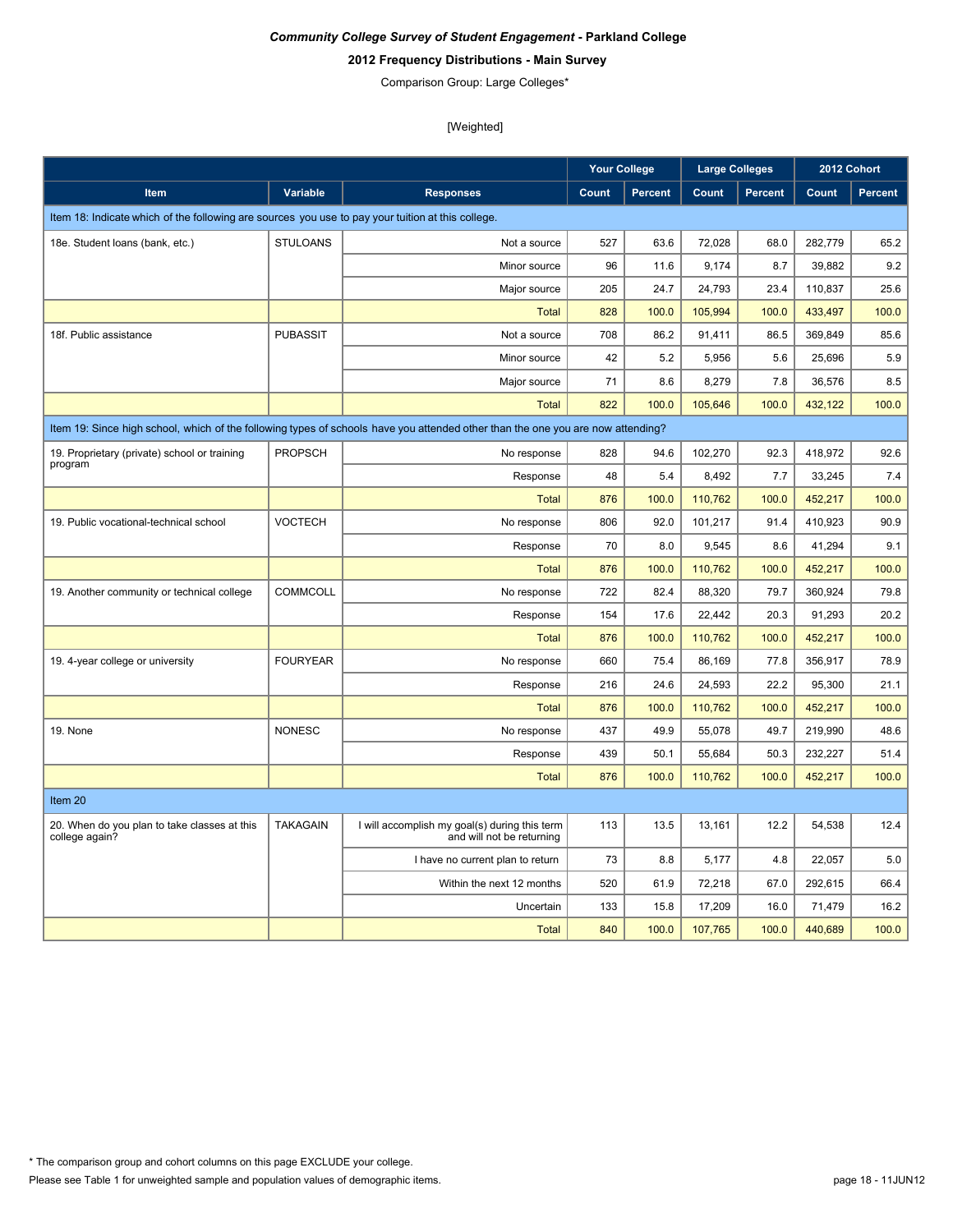# **2012 Frequency Distributions - Main Survey**

Comparison Group: Large Colleges\*

|                                                                                         |                 |                                    | <b>Your College</b> |                | <b>Large Colleges</b> |                | 2012 Cohort |         |
|-----------------------------------------------------------------------------------------|-----------------|------------------------------------|---------------------|----------------|-----------------------|----------------|-------------|---------|
| Item                                                                                    | Variable        | <b>Responses</b>                   | Count               | <b>Percent</b> | Count                 | <b>Percent</b> | Count       | Percent |
| Item 21                                                                                 |                 |                                    |                     |                |                       |                |             |         |
| 21. At this college, in what range is your                                              | <b>GPA</b>      | Pass/fail classes only             | $\mathbf{1}$        | 0.1            | 691                   | 0.6            | 2,952       | 0.7     |
| overall college grade average?                                                          |                 | Do not have a GPA at this school   | 30                  | 3.6            | 2,628                 | 2.5            | 10,147      | 2.3     |
|                                                                                         |                 | C- or lower                        | 23                  | 2.7            | 2,749                 | 2.6            | 11,215      | 2.6     |
|                                                                                         |                 | C                                  | 66                  | 7.9            | 8,507                 | 7.9            | 33,061      | 7.5     |
|                                                                                         |                 | $B - to C +$                       | 151                 | 18.1           | 20.772                | 19.4           | 83,521      | 19.0    |
|                                                                                         |                 | B                                  | 180                 | 21.6           | 25,040                | 23.3           | 100.909     | 23.0    |
|                                                                                         |                 | $A - to B +$                       | 204                 | 24.4           | 29.963                | 27.9           | 127,230     | 29.0    |
|                                                                                         |                 | Α                                  | 180                 | 21.6           | 16,893                | 15.8           | 70,005      | 15.9    |
|                                                                                         |                 | <b>Total</b>                       | 835                 | 100.0          | 107,243               | 100.0          | 439,040     | 100.0   |
| Item 22                                                                                 |                 |                                    |                     |                |                       |                |             |         |
| 22. When do you most frequently take                                                    | <b>TIMCLASS</b> | Day classes (morning or afternoon) | 632                 | 75.5           | 77,295                | 72.5           | 320,855     | 73.6    |
| classes at this college?                                                                |                 | Evening classes                    | 204                 | 24.4           | 28,357                | 26.6           | 112,489     | 25.8    |
|                                                                                         |                 | Weekend classes                    | 1                   | 0.1            | 904                   | 0.8            | 2,694       | 0.6     |
|                                                                                         |                 | Total                              | 837                 | 100.0          | 106,556               | 100.0          | 436.038     | 100.0   |
| Item 23                                                                                 |                 |                                    |                     |                |                       |                |             |         |
| 23. How many total credit hours have you                                                | <b>TOTCHRS</b>  | None                               | 97                  | 11.6           | 12,817                | 12.0           | 51,817      | 11.8    |
| earned at this college, not counting the<br>courses you are currently taking this term? |                 | 1-14 credits                       | 282                 | 33.6           | 35,505                | 33.3           | 142,083     | 32.4    |
|                                                                                         |                 | 15-29 credits                      | 165                 | 19.7           | 22,832                | 21.4           | 95,455      | 21.8    |
|                                                                                         |                 | 30-44 credits                      | 90                  | 10.7           | 14,986                | 14.1           | 61,379      | 14.0    |
|                                                                                         |                 | 45-60 credits                      | 104                 | 12.4           | 11,460                | 10.8           | 47,263      | 10.8    |
|                                                                                         |                 | Over 60 credits                    | 100                 | 11.9           | 8,924                 | 8.4            | 39,966      | 9.1     |
|                                                                                         |                 | <b>Total</b>                       | 838                 | 100.0          | 106,525               | 100.0          | 437,963     | 100.0   |
| Item 24: At what other types of institutions are you taking classes this term?          |                 |                                    |                     |                |                       |                |             |         |
| 24. None                                                                                | <b>OTCLSNON</b> | No response                        | 109                 | 12.5           | 13,871                | 12.5           | 55,850      | 12.4    |
|                                                                                         |                 | Response                           | 767                 | 87.5           | 96,891                | 87.5           | 396,367     | 87.6    |
|                                                                                         |                 | <b>Total</b>                       | 876                 | 100.0          | 110,762               | 100.0          | 452,217     | 100.0   |
| 24. High school                                                                         | <b>OTCLSHS</b>  | No response                        | 861                 | 98.3           | 108,626               | 98.1           | 442,397     | 97.8    |
|                                                                                         |                 | Response                           | 15                  | 1.7            | 2,136                 | 1.9            | 9,820       | 2.2     |
|                                                                                         |                 | Total                              | 876                 | 100.0          | 110,762               | 100.0          | 452,217     | 100.0   |
| 24. Vocational/technical school                                                         | <b>OTCLSVT</b>  | No response                        | 874                 | 99.8           | 109,763               | 99.1           | 447,708     | 99.0    |
|                                                                                         |                 | Response                           | $\overline{c}$      | 0.2            | 999                   | 0.9            | 4,509       | 1.0     |
|                                                                                         |                 | Total                              | 876                 | 100.0          | 110,762               | 100.0          | 452,217     | 100.0   |
| 24. Another community or technical college                                              | <b>OTCLSCC</b>  | No response                        | 861                 | 98.3           | 107,978               | 97.5           | 441,645     | 97.7    |
|                                                                                         |                 | Response                           | 15                  | 1.7            | 2,784                 | 2.5            | 10,572      | 2.3     |
|                                                                                         |                 | <b>Total</b>                       | 876                 | 100.0          | 110,762               | 100.0          | 452,217     | 100.0   |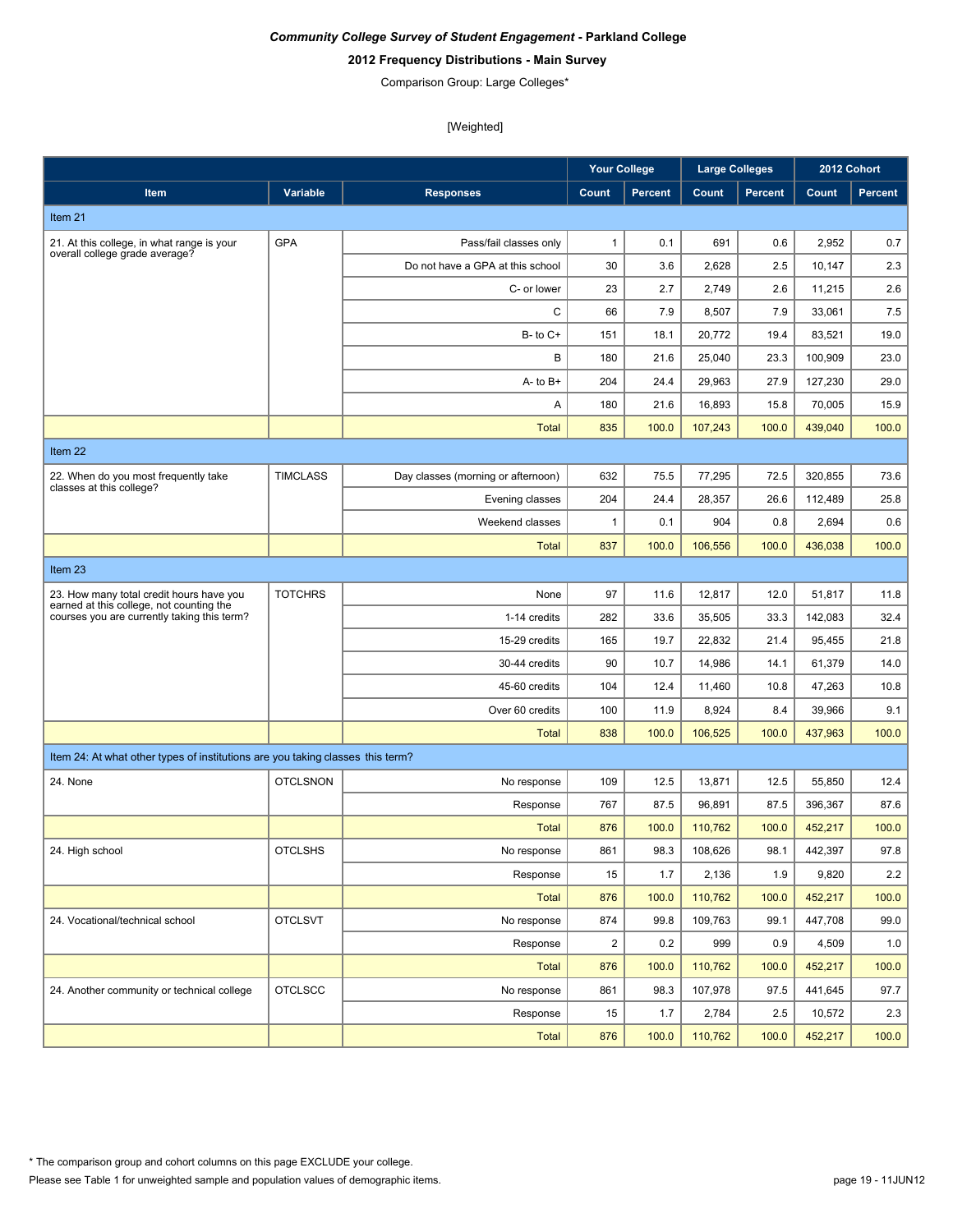# **2012 Frequency Distributions - Main Survey**

Comparison Group: Large Colleges\*

|                                                                                   |                 |                   | <b>Your College</b> |                | <b>Large Colleges</b> |                |         | 2012 Cohort |
|-----------------------------------------------------------------------------------|-----------------|-------------------|---------------------|----------------|-----------------------|----------------|---------|-------------|
| Item                                                                              | Variable        | <b>Responses</b>  | Count               | <b>Percent</b> | Count                 | <b>Percent</b> | Count   | Percent     |
| Item 24: At what other types of institutions are you taking classes this term?    |                 |                   |                     |                |                       |                |         |             |
| 24. 4-year college/university                                                     | OTCLS4Y         | No response       | 840                 | 95.8           | 107,176               | 96.8           | 438,052 | 96.9        |
|                                                                                   |                 | Response          | 36                  | 4.2            | 3,586                 | 3.2            | 14,165  | 3.1         |
|                                                                                   |                 | <b>Total</b>      | 876                 | 100.0          | 110,762               | 100.0          | 452,217 | 100.0       |
| 24. Other                                                                         | <b>OTCLASS</b>  | No response       | 850                 | 97.0           | 107,371               | 96.9           | 438,551 | 97.0        |
|                                                                                   |                 | Response          | 26                  | 3.0            | 3,391                 | 3.1            | 13,666  | 3.0         |
|                                                                                   |                 | <b>Total</b>      | 876                 | 100.0          | 110,762               | 100.0          | 452,217 | 100.0       |
| Item 25                                                                           |                 |                   |                     |                |                       |                |         |             |
| 25. How many classes are you presently<br>taking at other institutions?           | <b>OTHINST</b>  | None              | 726                 | 85.2           | 91,282                | 84.4           | 374,518 | 84.6        |
|                                                                                   |                 | 1 class           | 26                  | 3.1            | 3,833                 | 3.5            | 15,279  | 3.5         |
|                                                                                   |                 | 2 classes         | 34                  | 4.0            | 4,517                 | 4.2            | 17,827  | 4.0         |
|                                                                                   |                 | 3 classes         | 25                  | 3.0            | 3,762                 | 3.5            | 14,707  | 3.3         |
|                                                                                   |                 | 4 classes or more | 41                  | 4.8            | 4,816                 | 4.5            | 20,388  | 4.6         |
|                                                                                   |                 | <b>Total</b>      | 853                 | 100.0          | 108,210               | 100.0          | 442,719 | 100.0       |
| Item 26                                                                           |                 |                   |                     |                |                       |                |         |             |
| 26. Would you recommend this college to a<br>friend or family member?             | <b>RECOMMEN</b> | Yes               | 793                 | 93.5           | 101,409               | 93.8           | 413,569 | 93.6        |
|                                                                                   |                 | No                | 55                  | 6.5            | 6,648                 | 6.2            | 28,301  | 6.4         |
|                                                                                   |                 | <b>Total</b>      | 848                 | 100.0          | 108,057               | 100.0          | 441,870 | 100.0       |
| Item 27                                                                           |                 |                   |                     |                |                       |                |         |             |
| 27. How would you evaluate your entire<br>educational experience at this college? | <b>ENTIREXP</b> | Poor              | 11                  | 1.3            | 1,841                 | 1.7            | 7,053   | 1.6         |
|                                                                                   |                 | Fair              | 100                 | 11.7           | 15,383                | 14.2           | 60,518  | 13.7        |
|                                                                                   |                 | Good              | 430                 | 50.6           | 59,394                | 54.8           | 239,515 | 54.1        |
|                                                                                   |                 | Excellent         | 310                 | 36.4           | 31,682                | 29.3           | 135,938 | 30.7        |
|                                                                                   |                 | <b>Total</b>      | 851                 | 100.0          | 108,300               | 100.0          | 443.024 | 100.0       |
| Item 28                                                                           |                 |                   |                     |                |                       |                |         |             |
| 28. Do you have children who live with you?                                       | <b>HAVKID</b>   | Yes               | 195                 | 22.9           | 30,711                | 28.4           | 138.816 | 31.4        |
|                                                                                   |                 | No                | 656                 | 77.1           | 77,420                | 71.6           | 303,315 | 68.6        |
|                                                                                   |                 | Total             | 851                 | 100.0          | 108,130               | 100.0          | 442,131 | 100.0       |
| Item 31                                                                           |                 |                   |                     |                |                       |                |         |             |
| 31. Are you married?                                                              | <b>MARRY</b>    | Yes               | 144                 | 17.0           | 21,210                | 19.6           | 95,765  | 21.6        |
|                                                                                   |                 | No                | 704                 | 83.0           | 86,948                | 80.4           | 346,744 | 78.4        |
|                                                                                   |                 | <b>Total</b>      | 848                 | 100.0          | 108,157               | 100.0          | 442,509 | 100.0       |
| Item 32                                                                           |                 |                   |                     |                |                       |                |         |             |
| 32. Is English your native (first) language?                                      | <b>ENGFIRST</b> | Yes               | 777                 | 91.2           | 89,446                | 82.6           | 382,280 | 86.3        |
|                                                                                   |                 | No                | 75                  | 8.8            | 18,777                | 17.4           | 60,498  | 13.7        |
|                                                                                   |                 | <b>Total</b>      | 852                 | 100.0          | 108,223               | 100.0          | 442,778 | 100.0       |